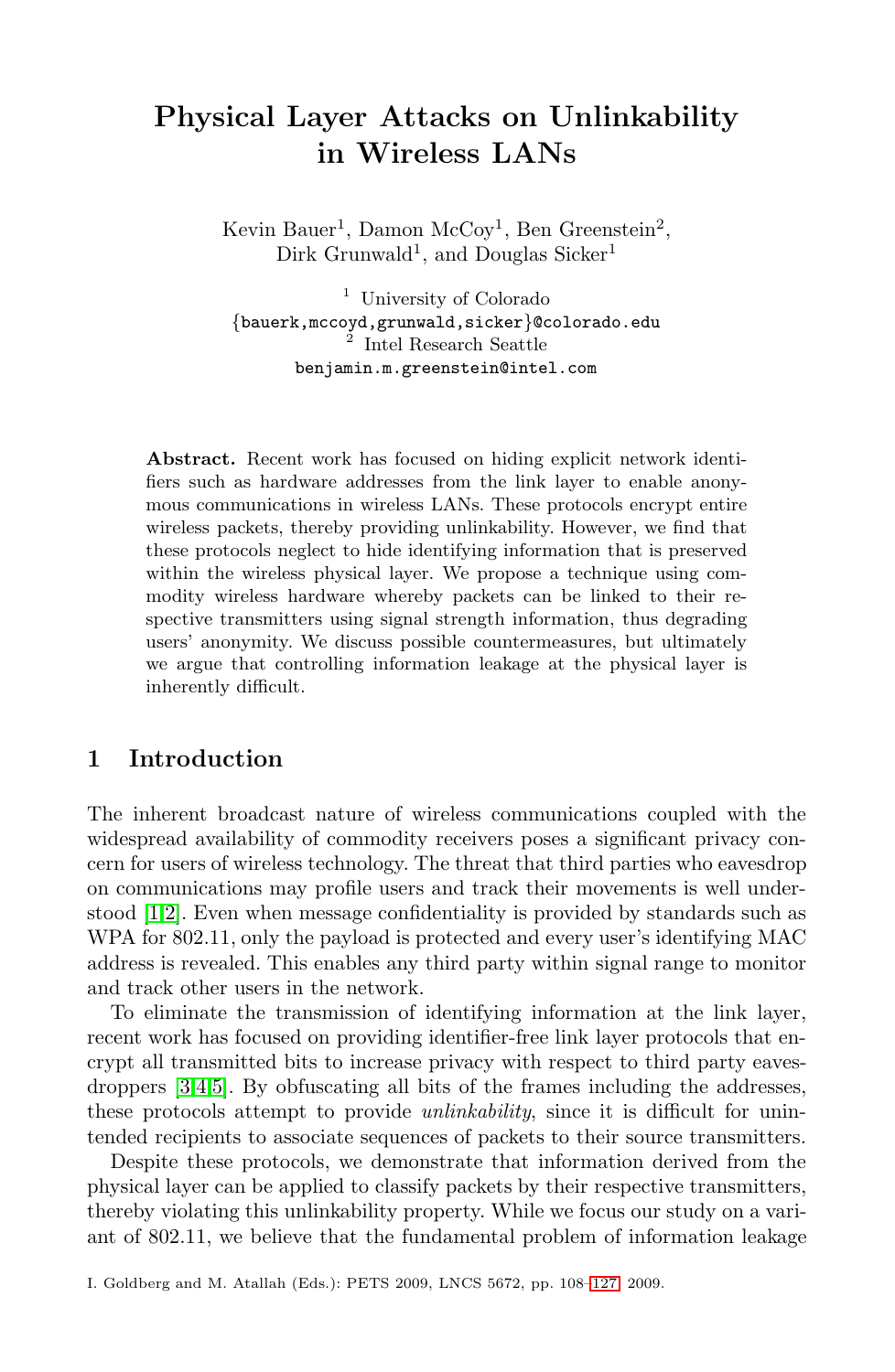at the physical layer exists in a wide variety of other wireless protocols including WiMax, 3G, 4G, and future protocols that do not protect the physical layer.

Our approach is based on recording the strength of received signals from devices at several locations and applying a clustering algorithm to perform packet source classification. The method is practical, [sin](#page-16-2)ce it utilizes commodity hardware inste[ad](#page-16-3) [of e](#page-16-4)xpensive signal analyzers (as in p[revi](#page-16-5)[ou](#page-16-6)s work [6,7]) and requires [n](#page-16-7)o training or cooperation from the wireless devices in the network.

While this approach can determine which packets originated at the same source, it won't identify sources by name. However, we demonstrate that the packet source classification is accurate enough to enable complex traffic analysis attacks which use features such as packet size to reveal more about who the user is and what he/she is doing. Examples of the types of information that can be inferred through traffic analysis attacks include videos watched [8], passwords typed [9], web pages viewed [10,11], languages and phrases spoken [12,13], and applications run [14]. These traffic analysis attacks become more dangerous when coupled with additional information such as visual identification of users.

**Results.** In order to demonstrate the efficacy of this method, we evaluate the technique by conducting [ex](#page-16-3)[peri](#page-16-4)ments in a real indoor office building environment. We apply the packet clustering technique, which uses well-known statistical methods, and the results show that packets are correctly linked to their transmitting devices with 77–85% accuracy, depending on the number of transmitters in the network. As more sophisticated techniques may be applied in the future, we consider these results as a lower bound on attainable accuracy.

Since the clustering method is often imprecise, we evaluate how the reconstructed sequences of packets can be used to perform a previously described website fingerprinting traffic analysis attack [10,11]. While any number of traffic analysis tasks could be performed, we chose website fingerprinting because web browsing is among the most common on-line activities. Our results indicate that a website can be identified 40–55% of the time from source classified packets, depending on the number of devices in the network.

**Toward Solutions.** Finally, we explore methods to mitigate the effectiveness of source classification using information derived from the physical layer. We evaluate solutions based on transmit power control and directional antennas and show that these techniques make source classification more difficult. However, we observe that altering the properties of the wireless physical layer is fundamentally challenging and we recognize that additional research attention should be focused on addressing information leaks at the physical layer.

**Contributions.** This paper has three primary contributions:

- 1. We explore a source of identifying information contained within the wireless physical layer and show that it can be used to violate the unlinkability property of anonymous link layer protocols.
- 2. We present and experimentally validate an unsupervised statistical technique to perform packet source classification that is robust to the inherent noise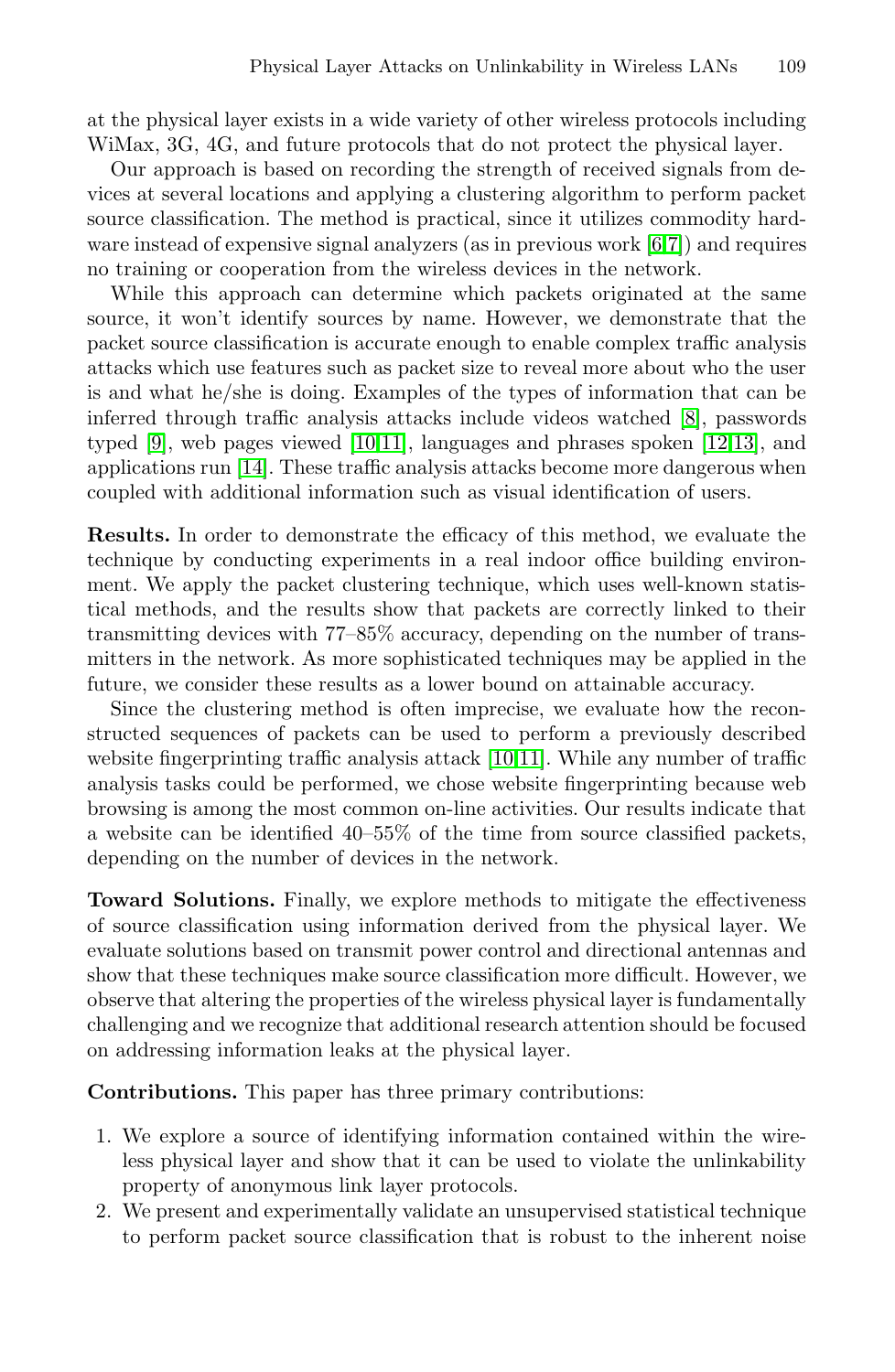of the RF space and is accurate enough to enable complex traffic analysis tasks to be performed.

3. We experimentally investigate methods to mitigate source classification by altering signal strength properties. While these techniques mitigate the accuracy [of p](#page-16-8)acket source classification an[d su](#page-16-9)bsequent traffic analysis to some extent, we argue that information leakage at the wireless physical layer presents a particularly challenging privacy threat.

# **2 Background**

**Traditional anonymity.** Anonymous communications have historically been facilitated by mix networks [15] and onion routing networks [16]. Fundamentally, these networks attempt to hide a message's sender and receiver from an adversary residing within the network. This requires that network layer identifiers such as source and destination IP addresses and other transport and application layer identifiers be hidden.

However, due to the inherent broadcast nature of wireless, there is a significant threat that an eavesdropper within range of a wireless signal may use persistent explicit identifiers found at the link layer (such as a MAC address) to uniquely identify users, and subsequently track their movements and profile their activity. This threat presents a serious privacy concern for users of wireless technology such as the ubiquitous 802.11 standard and an even greater threat to users of wide area networking devices, such as WiMax and 4G. These long range protocols allow an attacker potentially up to one mile away from the transmitting device the ability to eavesdrop. While mix network and onion routing techniques hide identifiers at the network layer and above, they were not designed to provide anonymity at the link layer. Thus, additional anonymity mechanisms are necessary to obscu[re t](#page-16-10)hese identifiers found at the link layer.

**Anonymity in wireless networks.** Several strategies have been proposed to address the leakage of identifying information within wireless networks. Gruteser and Grunwald suggest that disposable interface identifiers replace explicit identifiers such as the MAC address to mitigate location tracking and user profiling [17]. Arkko *et al.* propose a generic technique that [repl](#page-16-11)aces identifiers such as the MAC address with pseudo-random values drawn from a random number generator seeded with a shared secret [18]. This approach may also be used to obfuscate other identifiers at higher layers of the protocol stack such as IP addresses and TCP sequence numbers. During the session initiation, a mutually agreedupon seed value is derived by the wireless client and access point. However, it is necessary to share seed values for every potential identifier and this general approach does not hide identifying information revealed by the application layer. A similar approach has been proposed using protocol stack virtualization [19]. This general approach enables the identifiers to change for each packet sent, thereby increasing the size of a wireless client's anonymity set to the number of clients participating in the wireless LAN.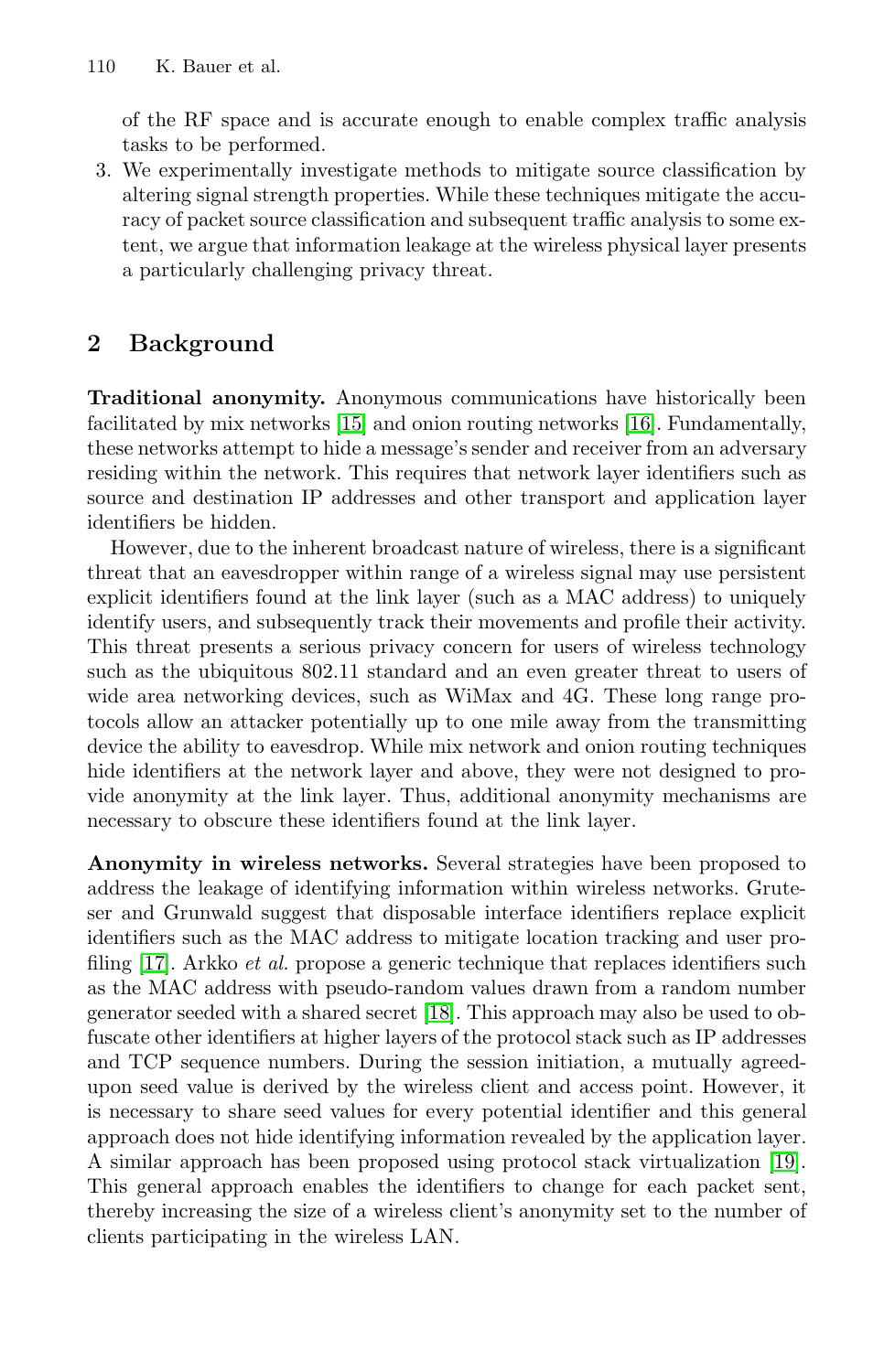To address the limitations of this general approach, link layer encryption has been proposed to obfuscate all bits transmitted in the wireless frames [3,4,5]. This hides any identifying information contained in the transmission, including explicit identifiers[. At](#page-16-12) the link layer and above, these packets are unlinkable to their senders. However, we show that these protoc[ols](#page-16-13) [tha](#page-17-0)t hide explicit identifiers are limited since they do not address the physical layer.

**Physical device fingerprinting.** Recent advances in physical device fingerprinting technology have introduced the possibility of identifying specific devices. Kohno *et al.* demonstrate that minute, yet distinguishable variations in a device's clock skew persist over time and ca[n](#page-16-0) [be](#page-16-1) detected remotely without any cooperation from the targeted device [20]. This technique has also been extended for the purpose of locating hidden services within the Tor network. [21,22].

Beyond the identifying characteristics of clock skew, RF-based device identification techniques have been previously proposed. Gerdes *et al.* show that Ethernet interface cards can be uniquely fingerprinted by their varying RF properties [23]. In the wireless context, techniques have emerged for fingerprinting distinct 802.11 interface cards based on the observation that minor flaws in device manufacturing are often manifested as modulation errors [6,7]. Both works propose a machine learning-based identification framework to detect specific modulation errors and e[mpi](#page-17-1)rically de[mo](#page-17-2)nstrate that the techniques can identify distinct 802.11 cards with over 99% accuracy. While these techniques require expensive signal analyzer hardware, they represent a significant privacy risk to wireless users, especially if the required hardware becomes inexpensive.

**Device driver, OS, and user fingerprinting.** In addition to physical device fingerprinting, techniques have been developed to remotely identify device drivers of wireless network interface cards, a device's operating system, and even specific users. Probing tools such as Nmap [24] and p0f [25] are widely available to remotely scan ports, determine what operating system (and version) is running, and obtain information about packet filters and firewalls. Such information could potentially be used to aid in identifying and profiling devices. Franklin *et al.* present a passive device driver fingerprinting technique based on the wireless device driver's active probing behavior that can identify specific drivers with high accuracy [26]. Device driver information could also contribute to identifying and profiling wireless devices. Pang *et al.* an[d A](#page-17-3)ura *et al.* show that implicitly identifying information can inadvertently leak during wireless communication sessions [1,2]. Examples of such information include service discovery for specific wireless networks, file shares, and networked printers. Even more latent information sources can be uniquely identifying, such as websites viewed or applications used.

**Physical device localization.** Localization systems such as Place Lab allow wireless devices to passively localize themselves in physical space [27]. A wireless device can identify its location by comparing their beacon observations that identify the nearby stationary wireless infrastructure to a database of prior beacon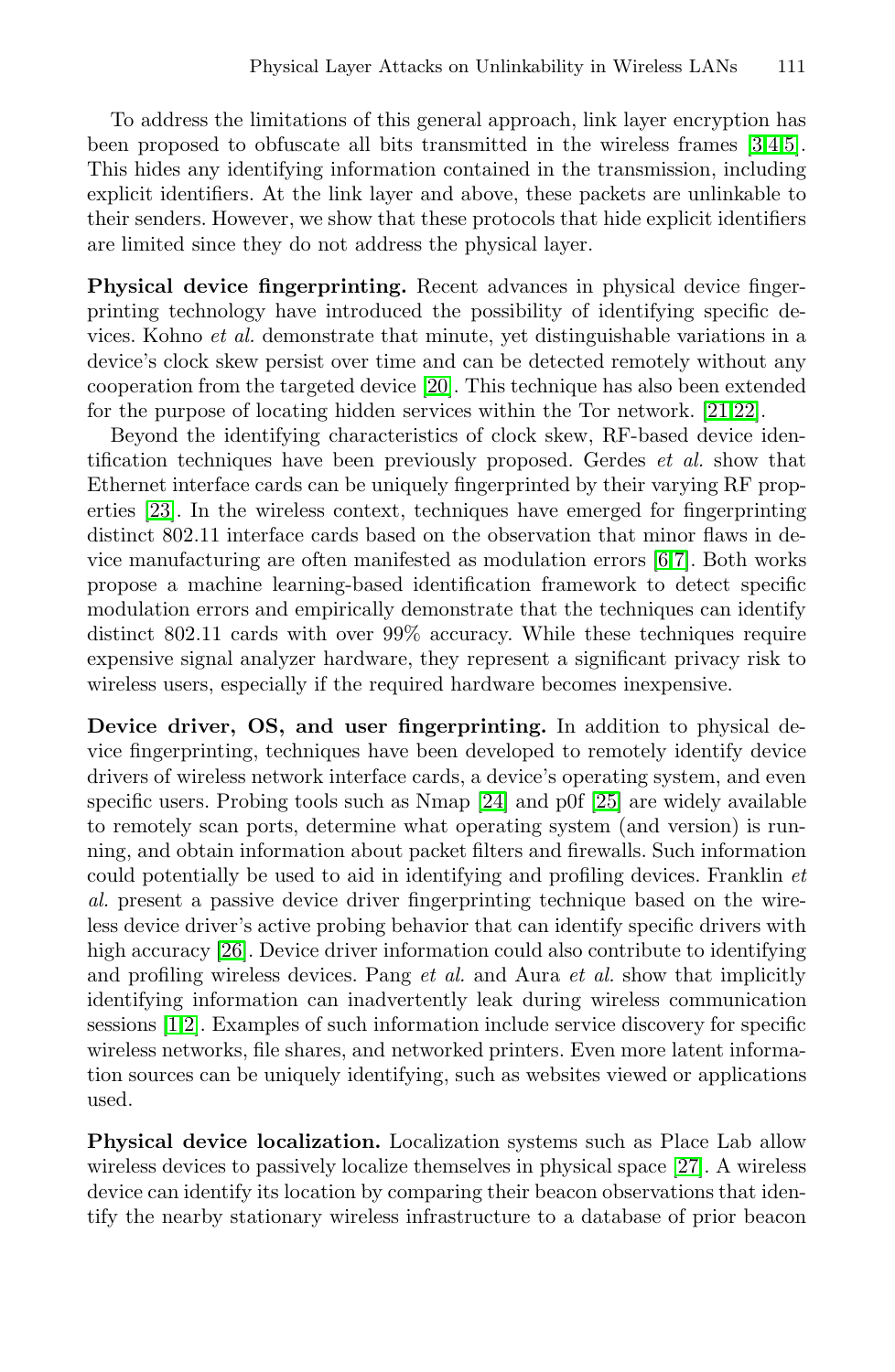observations tagged with physical location information. Widely deployed commercial services such as Skyhook [28] use this technique to help wireless devices perform self-localization.

There also exist a variety of [tec](#page-17-5)hniq[ues](#page-17-4) that enable the wireless infrastructure to localize wireless devices based on the physical layer properties of their transmitted signals. The most common approach to infrastructure-based wireless localization applies a supervised learning approach and uses commodity wireless cards. During the training phase, signal strength meas[ure](#page-17-6)ments are collected from several positions througho[ut a](#page-17-7) target environment (such as an office space) to train a machine learning algorithm. RADAR uses the *k*-nearest neighbors classifier to compute the wireless signal's physical position [29]. Other methods use a naïve Bayes classifier for location estimation [30]. While the training procedure can be expensive and time consuming, they are relatively accurate in practice. Other approaches often require specialized non-commodity hardware. Such approaches include estimating a signal's angle of arrival and applying triangulation [31], calculating time of arrival (*i.e.*, the global positioning system) [32], and applying time difference of arrival techniques [33].

The ease with which a device's location can be estimated from its signal properties presents significant privacy risks. Gruteser and Grunwald present algorithm[s an](#page-17-8)d middleware that enable anonymous usage of location-based services [34]. Their approach is based on manipulating the resolution of location information along space and time dimensions. However, this solution assumes that the wireless client provides its own location information to a location server that implements the location privacy middleware. It does not address the scenario in which an adversary uses signal strength information to locate and track other users. Jiang *et al.* propose a solution to enhance location privacy based on randomiz[ed M](#page-17-9)AC address pseudonyms and silent periods to help decouple pseudonyms from devices [35]. In addition, this work explores the application of transmit power control to reduce the precision of localization algorithms by reducing devices' transmit power levels such that a only minimal number of listening access points can hear and localize the signals.

**Inferring identity from the physical layer.** Physical layer information has previously been used to detect identity-based attacks (such as MAC address spoofing) in wireless networks [36]. Since signal strength varies with physical location, a rogue device has distinct signal strength readings from the expected device, assuming that they are transmitting at different locations. Therefore, a device's identity is linked to its physical location. This observation can be useful for determining whether an identity-based attack is taking place. We rely on this fact in the design of our packet source classification technique.

# **3 Packet Source Classification**

In this section, we first provide the necessary background and intuition behind the packet source classification techniques. Next, we describe the design of the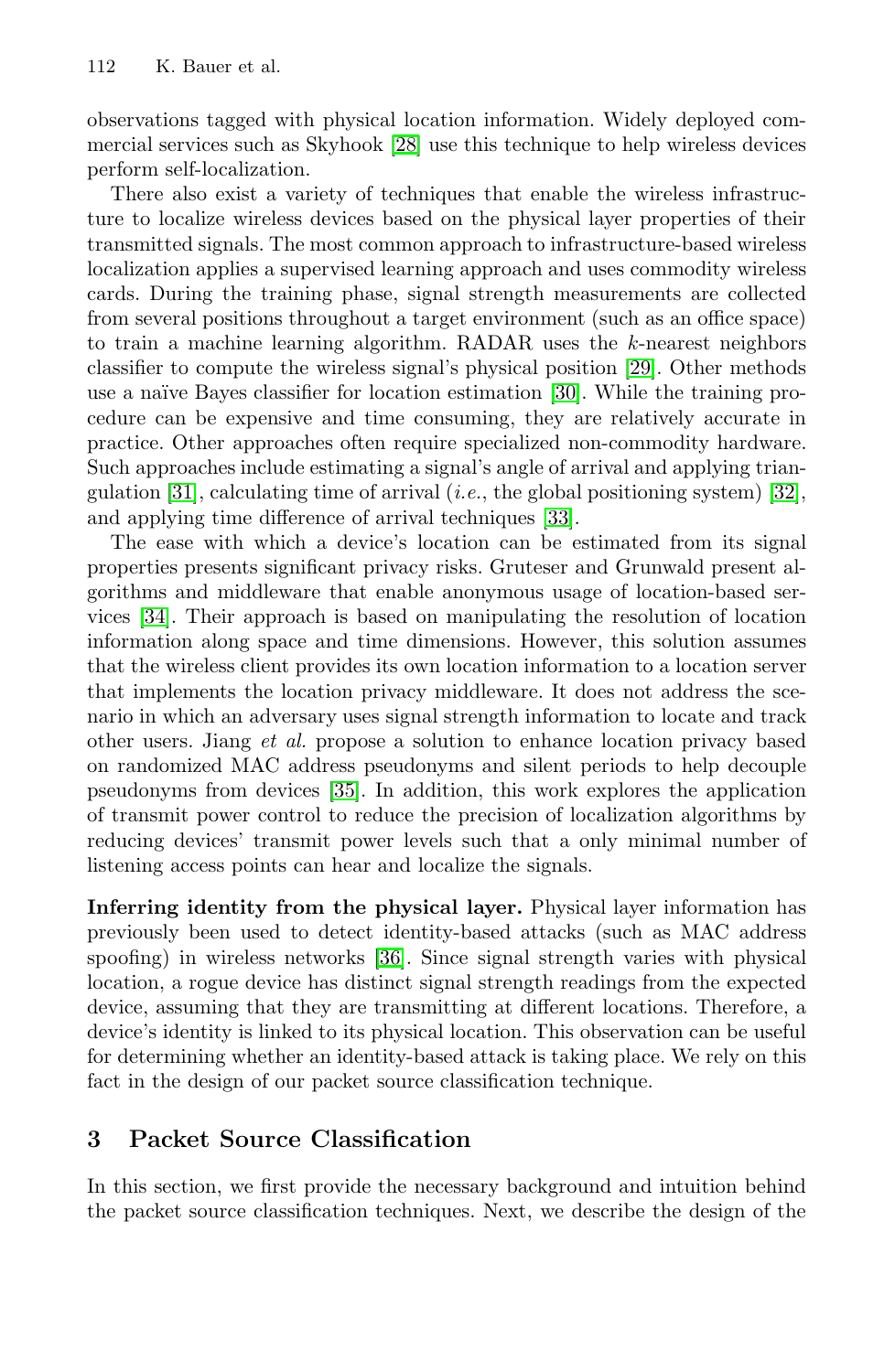RSS-Localization based technique that can be used to perform packet source classification. However, it requires an expensive training process to learn the relationship between signal strength and physical location. To address this limitation, we present RSS-Clustering, a packet source classification method that does not require training.



<span id="page-5-0"></span>(a) RSSI values (in dB) from three sensors (b) The corresponding physical locations for five different devices of the five devices

**Fig. 1.** A visualization of the RSSI values from transmitters at five different locations

### **3.1 Background and Intuition**

When a commodity 802.11 wireless card receives a packet, it records the signal strength of the received packet as a received signal strength indication (RSSI) value. The RSSI value reported by standard 802.11 hardware is measured only during the reception of a message's preamble, which is transmitted at the lowest rate (1 Mb/s). In a simplified signal propagation model, wireless signals fade with distance as they propagate over physical space. Thus, the RSSI values are (roughly) inversely proportional with the distance between the transmitter and receiver. This means that the same transmission will [be r](#page-17-10)eceived at different RSSI values depending on the distance between the transmitter and receiver. Using these RSSI values, we show that it is possible to passively associate a set o[f p](#page-5-0)ackets to their source device.

However, several factors affect a packet's RSSI value in real world environments, which makes accurately associating packets to their transmitting devices using physical layer information a very challenging task. At one receiver, the RSSI values of different packets from the same transmitter often vary over time due to noise factors such as multipath interference and unpredictable fading [37]. Figure 1(a) shows the RSSI values recorded from multiple packets sent over time from five distinct transmitting devices whose corresponding physical locations are given in Figure 1(b). While the values are similar for each device, there is some unpredictable, but small fluctuation due to the inherent noise in the physical environment.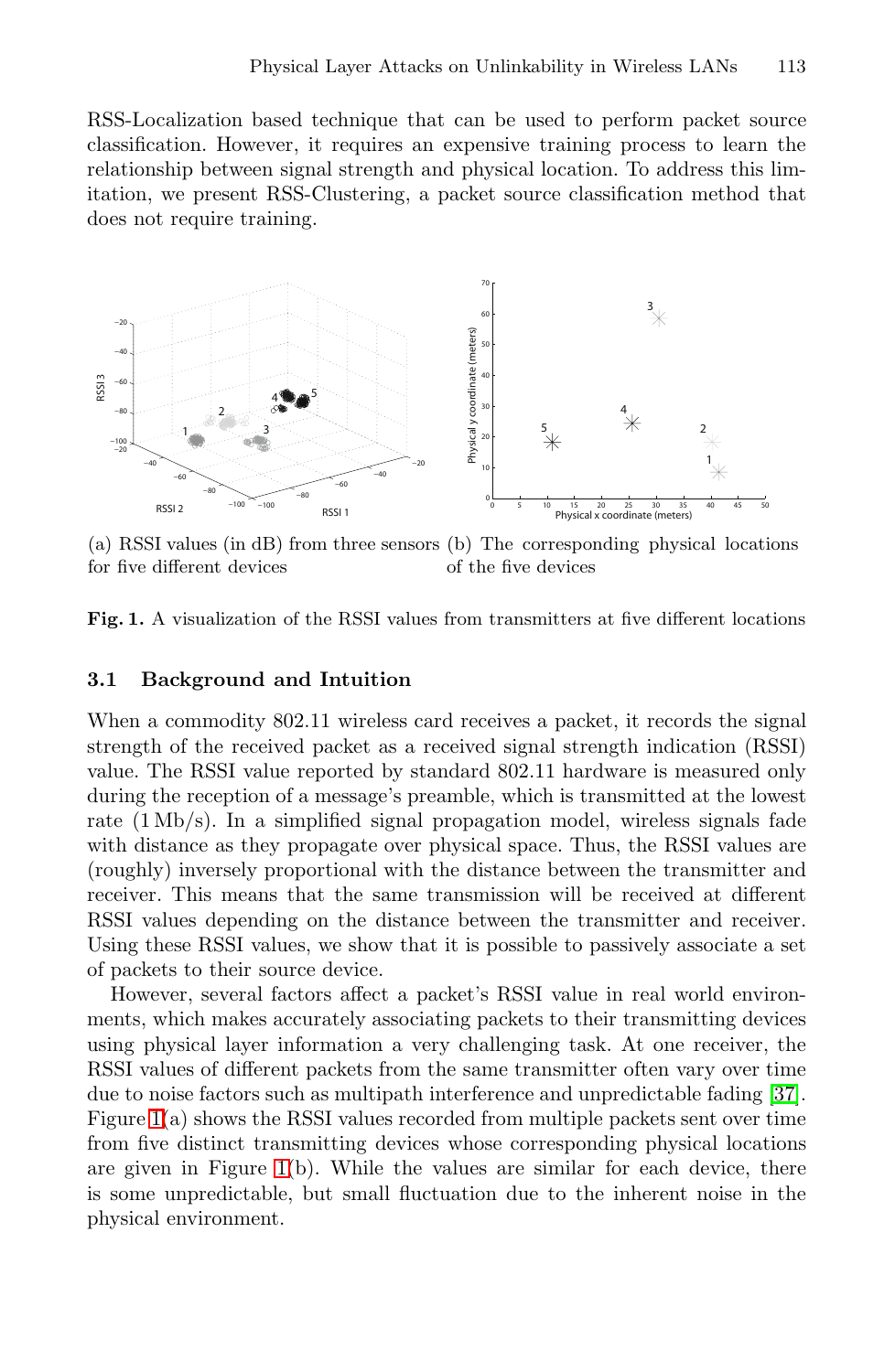# **3.2 RSS-[Bas](#page-17-4)ed Localization**

RF-based localization is a well-studied problem in which wireless devices are physically located using the signal strengths of their transmitted packets. Therefore, it is reasonable to try this localization strategy to perform packet source classification, since these methods have been shown to provide accurate device localization to within about three meters of the device's true location [29].

The localization technique uses the *k*-nearest neighbors supervised learning framework, as in previous work [29] to perform packet source classification.<sup>1</sup> Beyond source classification, this approach has the ability to add semantic location information, which could be used to associate packets to a particular device or user and thereby reconstruct persistent identities.

However, localization requires that the adversary collect training data for every environment in which they wish to perform this attack. Furthermore, the training process must be repeated if environmental changes occur. This training data collection is very expensive and even unnecessary, since our goal is not to localize packets, but instead is to perform packet source classification.

## **3.3 RSS-Based Clustering**

To address the limitations [of](#page-17-11) [th](#page-17-12)[e](#page-17-13) [l](#page-17-13)[oca](#page-18-0)lization approach, we propose RSS-Clustering, an unsupervised technique to perform packet source classification. Since the RSSI values are inherently noisy, we use the *k*-means clustering algorithm [38] to group packets by their respective transmitting devices. In order to perform source classification, *k*-means requires the RSSI feature vectors and the number of devices  $(k)$ , which we assume is known (or can be closely estimated) by the attacker using visual information or one of many techniques to determine the number of clusters in a data set [39,40,41,42]. While *k*-means is a computationally efficient linear-time algorithm, it is stochastic and therefore, not guaranteed to produce a globally optimal clustering solution. For this reason, it is common to execute *k*-means several times on a data set to arrive at a stable clustering result.

There exist several classes of cluster analysis algorithms, including hierarchical, partitional, and spectral techniques [38]. We chose *k*-means for its simplicity and strong performance on our clustering task. However, it is possible that other clustering algorithms may offer better performance or relax the requirement that the number of clusters be known in advance. Consequently, we consider the results obtained with *k*-means to be a lower bound on attainable performance.

# **4 Threat Model**

In this section, we enumerate our assumptions about the attack, the adversary, and the victims.

Since these localization techniques have a certain amount of error, it is necessary to cluster the imprecisely localized packets by estimated location.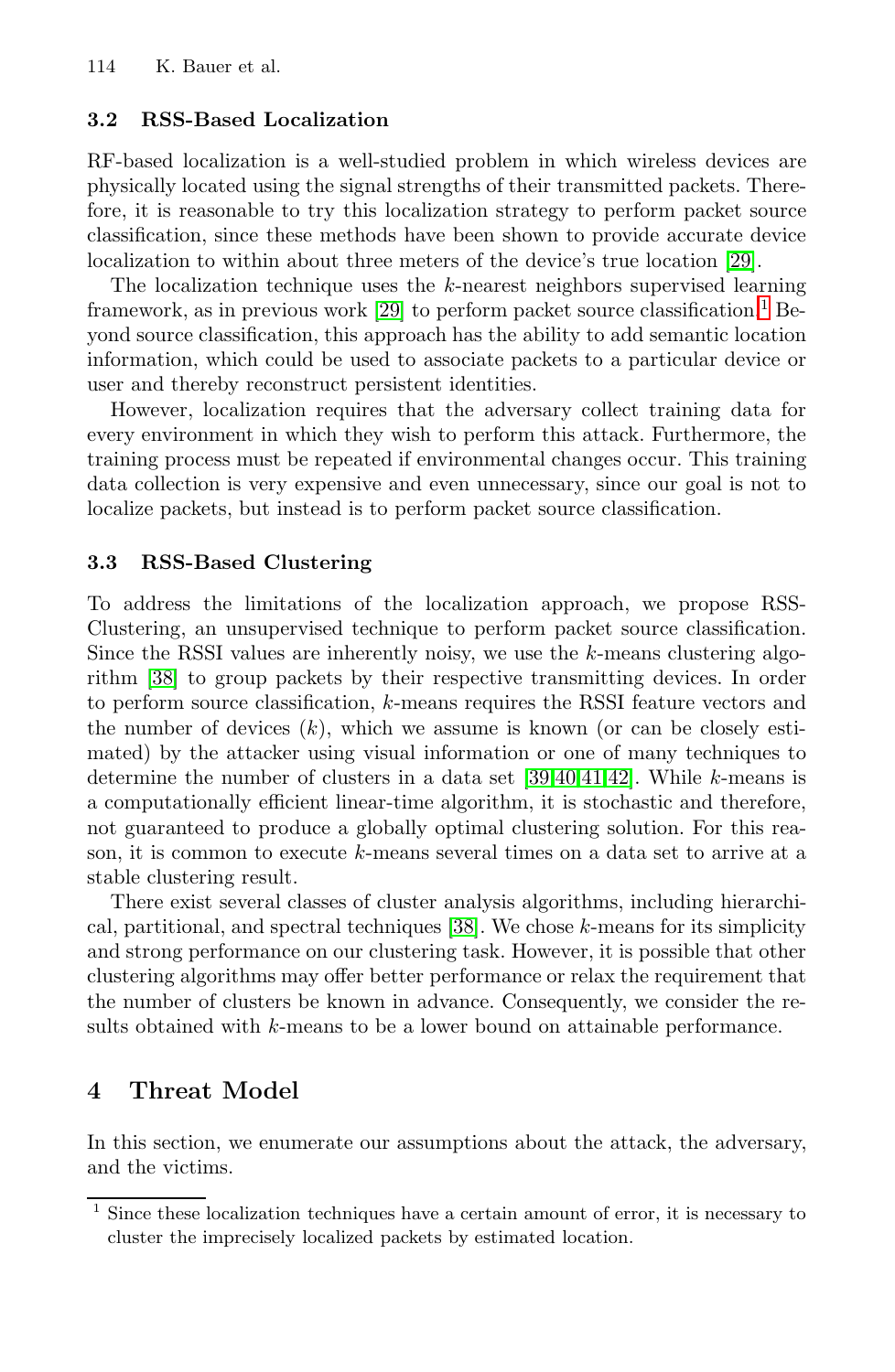**Attack.** An eavesdropper first performs packet source classification and subsequently uses the sequences of encrypted packets associated with their respective transmitters to perform complex traffic analysis tasks. The attack is completely passive, so users can be subjected to it without their knowledge. In addition, this technique requires only commodity 802.11 hardware.

**Adversary.** We consider the adversary to be a person or group of people with limited resources and access to only commodity 802.11 hardware. The adversary has the ability to place *n* passive commodity 802.11 wireless sensors in chosen positions around a target location (such as a building). For each received packet  $p_i$ , the RSSI values across all sensors are combined into a feature vector  $(RSSI<sub>i1</sub>, RSSI<sub>i2</sub>, ..., RSSI<sub>in</sub>)$ . Also, the attacker has the ability to estimate how many devices are present in the area.

**Victims.** It is trivial to classify packets when it is known that only a single device is active at any particular time, *e.g.,* at a public hotspot. However, we assume a more common situation in which several devices may transmit at arbitrary times, possibly with interspersed transmissions. A prior analysis of wireless traces has shown that there are often many simultaneously active devices at tight time scales [4].

<span id="page-7-0"></span>The victims use a standard 802.11 wireless device to communicate using an identifier-free link layer protocol and transmit at a constant power level. Also, the victims use a common application such as a web browser. They remain stationary while they transmit, but are free to move when their transmitters are silent.

# **5 Experimental Validation**

To demonstrate the efficacy of the physical layer source classification technique, we present a series of experiments conducted with 802.11 devices in a real indoor office building environment. In this section, we describe the methodology used to collect real RSSI values. To understand how the packet source classification techniques performs in practice, we present metrics with which to evaluate their ability to accurately associate packets to wireless devices. We characterize the clustering technique's performance with respect to how the number of devices effects clustering accuracy and how the number of listening sensors effects accuracy. Our results show that this method is highly accurate even when 25 devices are active at the same time and requires few sensors.

### **5.1 Experimental Setup**

In order to understand how our physical layer packet clustering technique works in practice, we deployed five 802.11 wireless devices to act as sensors in the "Center for Innovation and Creativity" building located on the University of Colorado's Boulder campus. Deploying five sensors ensures that signals can be received when transmitted from nearly any position in the building, and multiple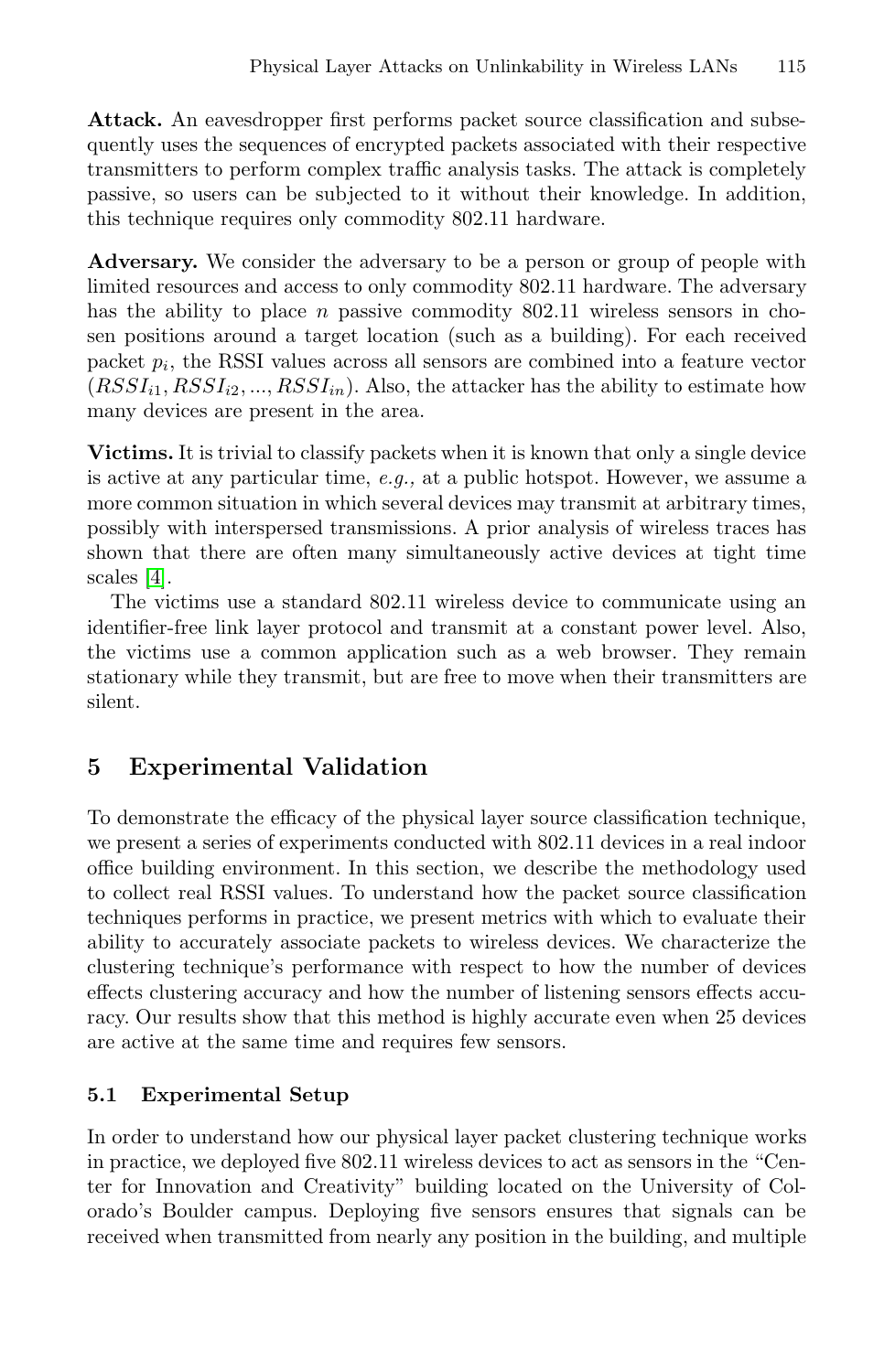overlapping sensors also increases the accuracy of our method. This single-storey office building measures  $75 \, m \times 50 \, m$ . Each sensor, a commodity Linux desktop machine, passively listens for packets on a fixed 802.11 channel. This allows the [se](#page-17-4)nsors to record RSSI values from all audible packets on that particular channel. To collect RSSI measurements, we used a laptop computer to transmit 500 packets at a constant power level of 16 dBm at 58 distinct physical locations throughout the office space (see Appendix A for detailed hardware specifications).

In addition, to evaluate the localization approach, we collect RSSI readings from 179 additional training locations at a constant 16 dBm transmit power level. The *k*-nearest neighbors algorithm is used for localization and we verify that the median localization error is approximately 3.5 meters, which is consistent with prior work [29]. The layout of the office space marked with the positions of the passive sensors, training locations, and device locations is provided in Appendix B.

To evaluate how the number of devices effects the accuracy, we vary the network size from 5, 10, 15, 20, to 25 devices. Since we only used a single wireless device to transmit packets at multiple locations, to construct scenarios with multiple devices we generated traces of packets transmitted at multiple locations. However, during the data collection, there were other wireless devices transmitting which added interference to the RF space. In order to ensure that there is no bias in the selection of the devices' locations that may influence performance, we generate 100 randomly chosen device location configurations for each network  $size<sup>2</sup>$ . Next, we perform clustering on these device location configurations. Recall that since *k*-means is not gu[aran](#page-18-2)teed to provide a globally optimal solution, it is necessary to perform the clustering several times to arrive at a stable clustering solution. We observed that the algorithm stabilized after approximately 100 runs, which takes approximately one minute to complete on a 3.6 GHz Pentium computer. Therefore, we perform *k*-means clustering 100 times on each device location configuration.

<span id="page-8-0"></span>To measure clustering accuracy, we apply the standard *F-Measure* metric from information retrieval. The F-Measure is a weighted harmonic mean *precision* and *recall* in which both are weighted equally [43]. Within the context of our clustering problem, precision captures the homogeneity of each cluster. Recall measures the extent to which packets from a given device are clustered together.

### **5.2 Packet Source Classification Results**

We next present the results of the physical layer packet clustering technique in terms of its ability to accurately associate packets with their respective transmitting devices. In particular, we examine two factors that we believe to be significant with respect to clustering accuracy: (1) the number of devices in the observation space, and (2) the number of sensors in the observation space.

 $^{\rm 2}$  Although we collected RSSI measurements at 58 distinct positions, we chose to limit the number of devices to 25 in any experiment to allow for variety in the randomly chosen locations of the devices included in the experiments.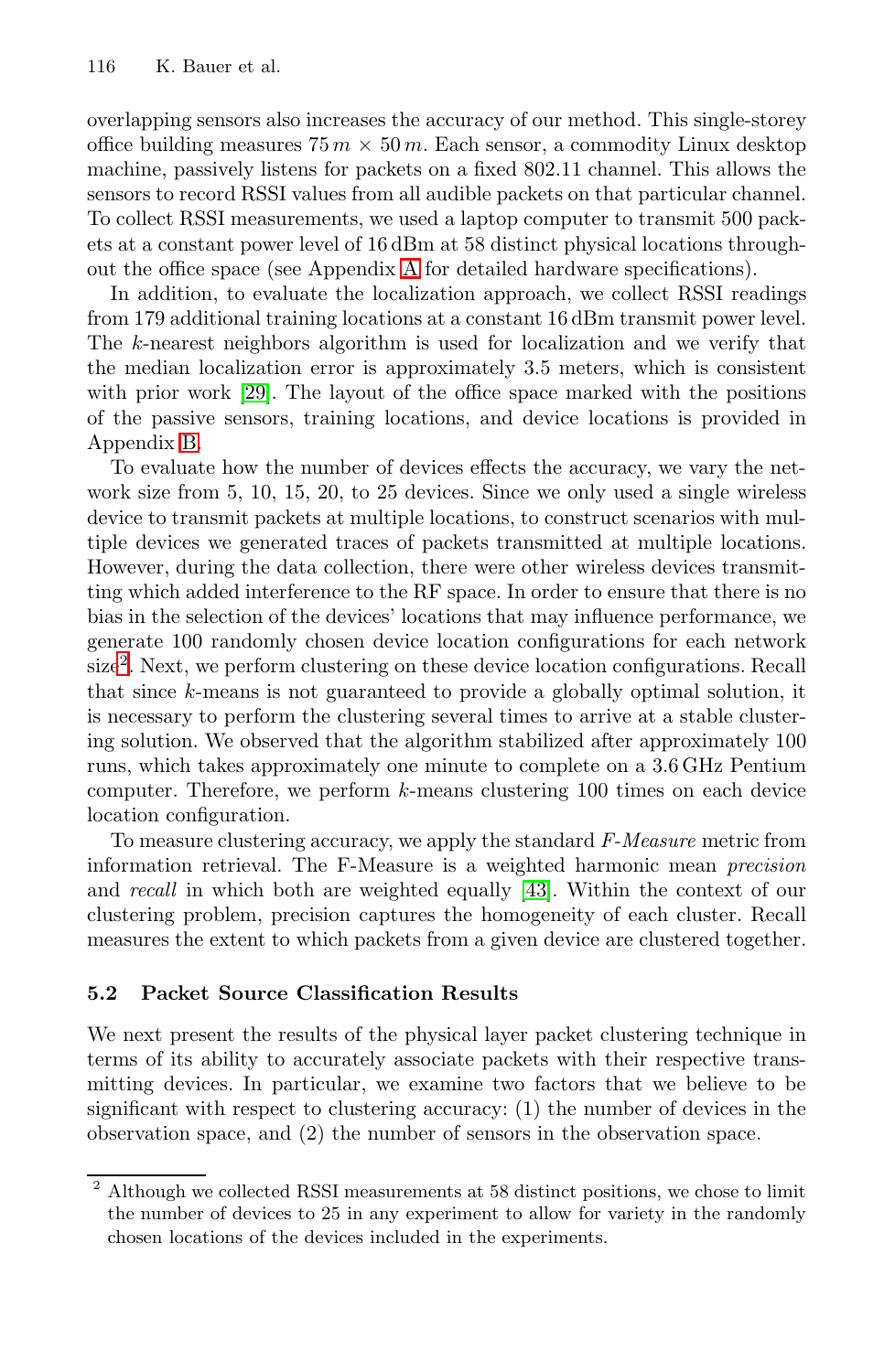<span id="page-9-0"></span>

**Fig. 2.** Packet source classification accuracies as the number of devices increases

**Effect of number of devices on accuracy.** The average packet source classification accuracy ranged from 85–77% as the number of devices in the network was varied from 5–25, as shown in Figure 2. In general, the accuracies decrease as the number of devices increases. In other words, the clustering algorithm performs better on [a](#page-9-1) smaller number of devices and produces additional clustering errors as more devices are introduced. However, the 20 and 25 device experiments produced similar clustering accuracies, so there is evidence that the clustering accuracy may, in fact, level off as the number of devices reaches a critical threshold. Additionally, within all device configurations, the RSS-Clustering method provided slightly better accuracy than the RSS-Localization approach.

**Effect of number of sensors on accuracy.** As shown in Figure 3, the clustering accuracy is surprisingly high, ranging from 75–47%, when just one sensor is used for clustering. However, as more sensors are added, the accuracy for each configuration increases gradually, with diminishing returns: as the number of sensors increases from three to five, the accuracy only improves by at most 3%. This indicates that the resources required in terms of number of sensors to deploy—are very minimal, making the packet clustering technique practical for a low resource adversary.

<span id="page-9-1"></span>

**Fig. 3.** Mean source classification accuracies (with 95% confidence intervals) for each device configuration as the number of sensors varies

# **6 Traffic Analysis Application: Website Fingerprinting**

Having evaluated the packet source classification techniques in isolation, we now explore how they can be used to perform complex traffic analysis attacks. In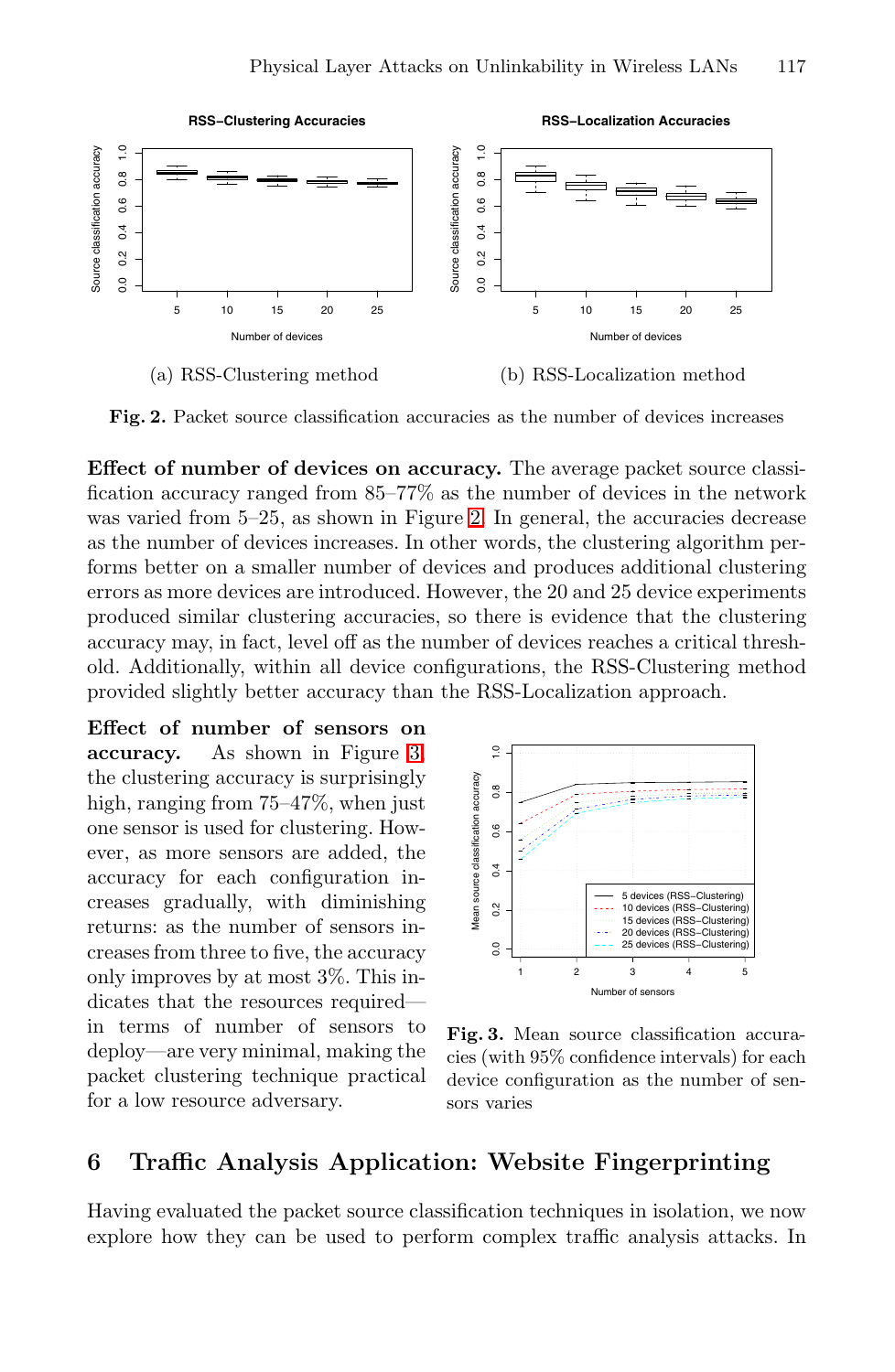particular, we demonstrate that the ability to achieve short-term linking with relatively high accuracy provides sufficient information to perform a sophisticated website fingerprinting traffic analysis attack in which the source of an encrypted HTTP session is discovered using only packet count and size information [10,11]. While we could have chosen to demonstrate the utility of our packet clustering technique with a variety of other classes of traffic analysis attacks, website fingerprinting is a sufficiently complex problem which can be practically implemented by an attacker. In addition, through such traffic analysis, it may be possible to uniquely identify users based on their browsing habits.

In this section, we first present the traffic analysis methodology. Next, using our [real](#page-16-3) RSSI data in combination with encrypted HTTP traces, we demonstrate the efficacy of a website fingerprinting attack using packets that have been classified by their source.

#### **6.1 Traffic Analysis Methodology**

In order to apply our real RSSI data to the problem of website fingerprinting, it is necessary to combine the RSSI data with an encrypted HTTP data set. Liberatore and Levine [10] provide a data set consisting of several instances of encrypted connections to many distinct real websites over the course of several months. A website instance consists of the number of packets and their respective sizes.

To perform a simplified website fingerprinting traffic analysis attack after packet source classification, we extract multiple instance[s of](#page-18-3) 25 distinct websites from this [da](#page-16-3)ta set. In general, to perform a website fingerprinting attack it is necessary to partition the websi[te](#page-7-0) trace data into two disjoint sets, a training set, and a validation (or testing) set, and consider the task of website identification as a classification problem. We construct the website training set by collecting precisely 20 instances of each of the 25 websites that we wish to identify. The validation set is constructed by affixing an RSSI vector onto a packet that is taken from a new instance (*i.e.*, not in the training set) of one of the 25 websites. For the website classification, we apply the naïve Bayes classifier provided by Weka [44], as in Liberatore and Levine [10].

Similar to the experiments presented in Section 5, we construct realistic scenarios by varying the number of wireless devices from 5, 10, 15, 20, to 25 and fix the number of sensors at 5. However, instead of including an equal number of generic packets, we make the assumption that every device downloads a single randomly selected webpage and include all packets with affixed RSSI vectors from a randomly selected position.

# **6.2 Traffic Analysis Results**

We first explore the performance of the clustering algorithm on the website data. A key distinguishing feature of the website data is that each website has an arbitrary number of packets. For some websites, the device transmits several hundred packets, while for others the device transmits less than ten packets.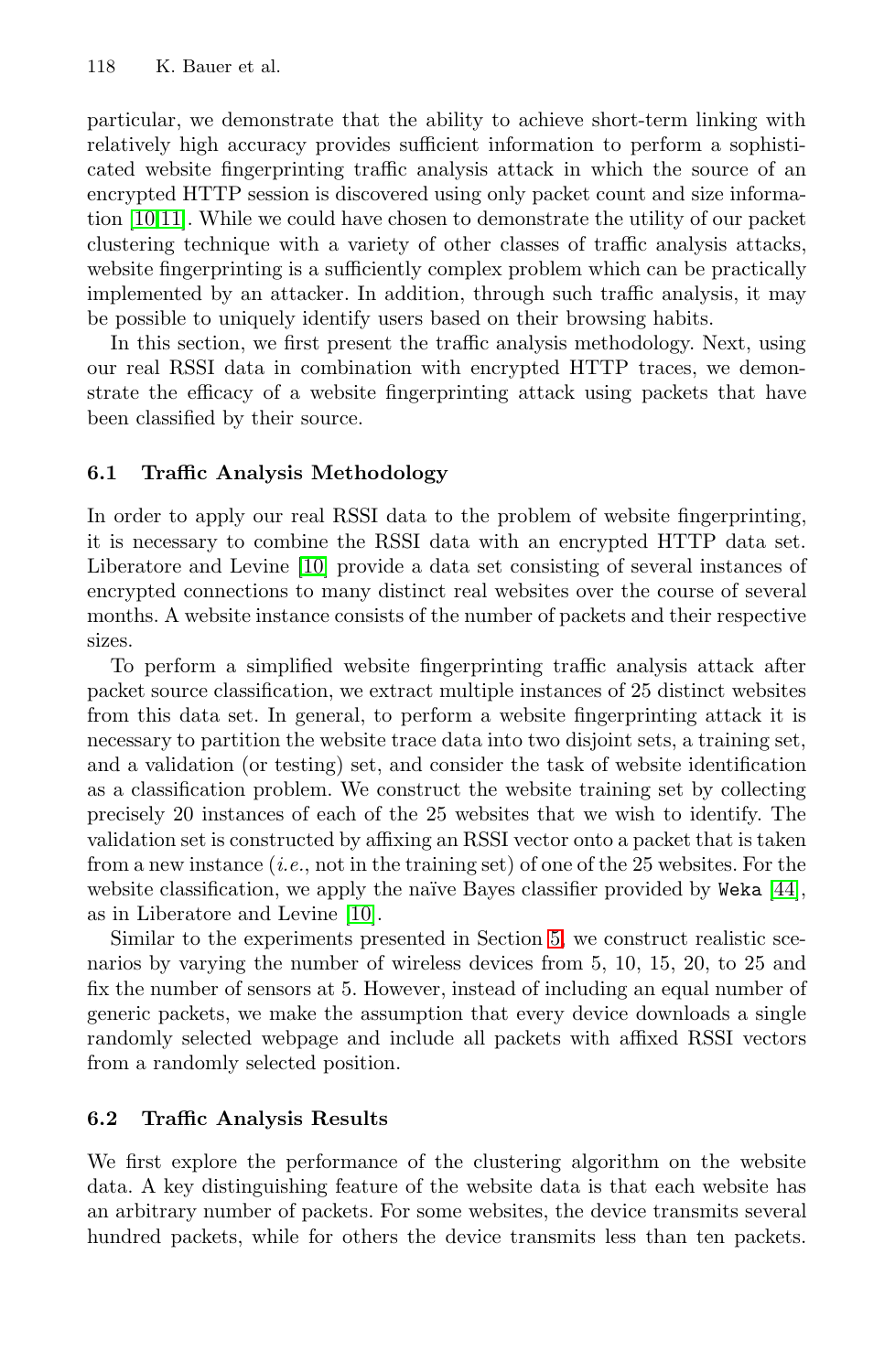<span id="page-11-0"></span>

**Fig. 4.** [W](#page-11-0)ebsite fingerprinting accuracies as the number of devices increases

Clustering devices that transmit an unequal number of packets does not appear to be a significant factor. The accuracy for the website data is only marginally lower (72–82% accuracy) than for the equal packet data (given in Figure 2).

Given the clustering algorithm's ability to accurately classify encrypted website data, we next perform a website fingerprinting attack on packets that are grouped by wireless device. The website fingerprinting accuracies for each experiment are shown in Figure 4. Using the naïve Bayes classifier, the attack is able to correctly identify the encrypted web page between 40–55% of the time. This accuracy is significantly greater than random chance, in which an adversary guesses the website. In this case, the expected accuracy is  $1/25 = 4\%$ . For comparison, if packets are perfectly clustered, the website fingerprinting attack achieves 92% accuracy for each device configuration. The accuracy of the website identification is strongly linked to the accuracy of the clustering result. For example, in the 5 device network, both the clustering and website identification accuracies are the highest, and each respective accuracy degrades as the number of devices increases. The website fingerprinting accuracy when the localization approach is applied is slightly worse than the clustering approach.

# **7 Discussion**

In this section, we discuss techniques for reconstructing persistent identifiers, mitigating source classification, the benefits of large crowds for anonymity in the wireless context, and the potential for using jamming and frequency hopping to protect privacy.

### **7.1 Reconstructing Persistent Identifiers**

The packet source classification technique as presented enables short-term linking, but cannot directly reconstruct the persistent identifiers that are necessary to enable user tracking or profiling across sessions. Once short-term linking has been accomplished, it becomes possible to perform a variety of traffic analysis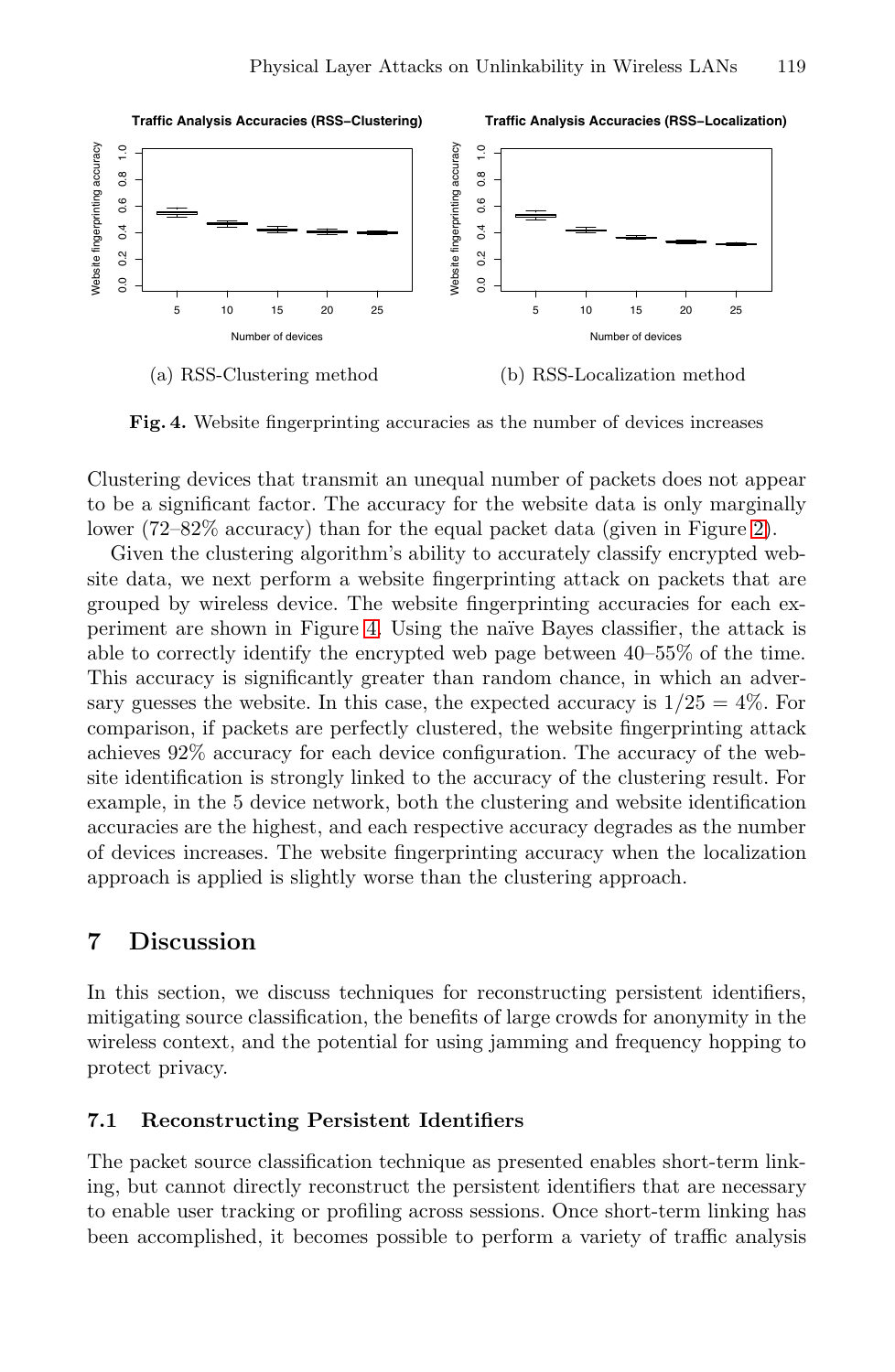tasks to identify such information about the device including its wireless NIC driver, operating system, firewall settings, and/or more specific user behavior. This information can sometimes be used to uniquely identify devices across session, and thus could be used to reconstruct persistent identifiers. For instance, a device with an obscure OS/NIC driver combination may be easy to uniquely identify.

In addition, semantic location information can augment the packet source classification with a physical location binding. Such information could also be used to link source classified packets back to a specific source. The RSS localizationbased source classification technique ostensibly provides the device's location, but it comes at the cost of collecting training data for the target environment.

## **7.2 Mitigating Packet Source Classification**

We next explore techniques using transmit power control and directional antennas to reduce the effectiveness of packet source classification.

**Intuition.** For a given transmitter['s](#page-12-0) location, the expected received signal strength at each sensor is predictable within some variance. However, if the transmitter's signal strength is reduced or amplified, then it becomes more likely that the received signal strengths observed at each sensor may overlap with those from other wireless devices. The result of a single transmitter varying its power levels often results in a cluster that encompasses a different portion of the signal space. In addition, directional antennas attenuate the wireless signal in certain directions while amplifying the sign[al](#page-18-1) in other directions, enabling the packets sent in each direction to form their own distinct clusters.<sup>3</sup> This phenomenon, as we will demonstrate, has an adverse effect on clustering accuracy and therefore reduces an adversary's ability to perform traffic analysis attacks on the source classified packets.

<span id="page-12-0"></span>**Transmit Power Control.** We cond[uct e](#page-8-0)xperiments [to](#page-12-1) understand the extent to which variable transmission power levels can be used to protect devices from short-term linking at the physical layer (see Appendix A for detailed hardware specifications). All other devices in the network transmit their packets at a fixed 16 dBm. Experiments are conducted with 15 total devices in which 1, 3, 6, 9, and 12 devices transmit their packets at a randomly chosen power level. As the number of devices with variable transmit power levels increases, the source classification accuracy using the clustering method varies between  $61-72\%$ .<sup>4</sup> The accuracy decreases by 10–15% from the results in Section 5.2. The reduction in clustering accuracy has a negative impact on the website fingerprinting traffic analysis. The traffic analysis accuracy is approximately 30%, an improvement

<span id="page-12-1"></span><sup>3</sup> We also conducted informal experiments in which the throughput is measured while manipulating a single transmitter's power levels. We found that the impact on throughput was insignificant. Similarly, pointing a directional antenna in different orientations also had an insignificant impact on throughput.

 $^4$  The localization-based source classification method performed similarly.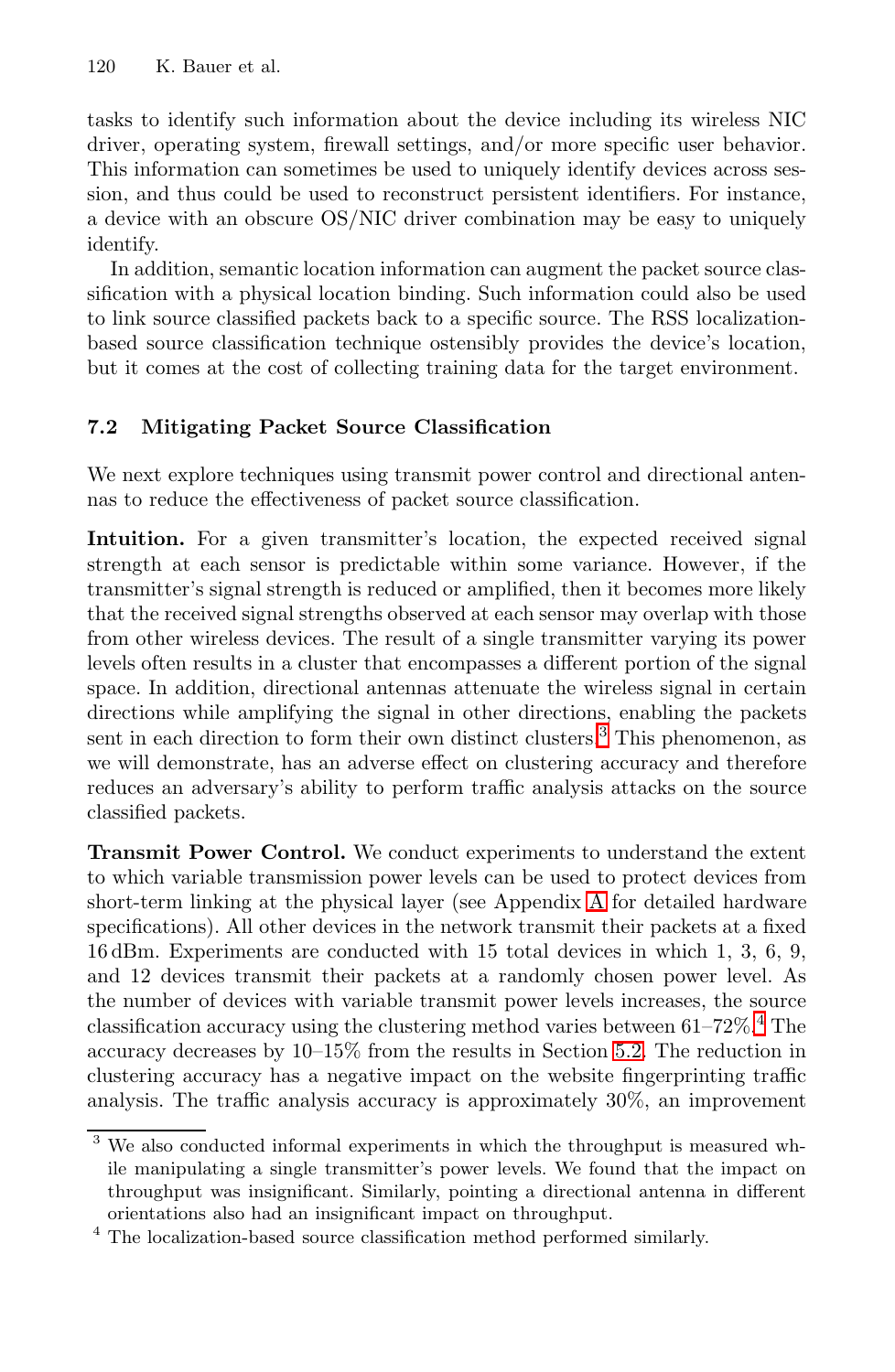

**RSS−Clustering Accuracies for 15 Devices**

Number of transmit power control/directional devices

<span id="page-13-0"></span>**Fig. 5.** For a 15 device network, the effect of introducing 0–12 devices using transmit power control in combination with directional antennas is shown

over the results from Section 6. However, devices that do not use this strategy show the same vulnerability to traffic analysis.

**Directional Antennas.** Low-cost directional antennas, such as sectored or MIMO antennas, are becoming widely deployed with the 802.11n standard. We next explore how directional antennas can be used to alter physical layer information, by repeating the same experiments as above except using directional antenna transmitters in place of variable transmit power level devices. The directional an[ten](#page-13-0)na was oriented in four different directions as the device transmitted packets. We found that the clustering accuracy decreases in a similar fashion as the experiments with the variable transmit power levels. The website fingerprinting traffic analysis attack also achieves about 30% accuracy for directional devices while non-directional devices obtain no protection from traffic analysis.

**Combined Effect.** The most significant reduction in source classification accuracy occurs when devices utilize transmit power control in combination with directional antennas. Figure 5 shows that the mean clustering accuracy decreases to nearly 50% as more devices use the combined strategy. The traffic analysis attack's accuracy also decreases to 26% for devices that utilize this strategy.

**Hiding Signal Strength Information is Hard.** The relative success of the source clas[sifi](#page-18-4)[cat](#page-18-5)ion and subsequent traffic analysis despite these defensive techniques highlights the inherent difficulty of manipulating the properties of the physical layer. Ultimately, intentionally changing RSSI values is a hard problem, since there are many unobservable and environmental factors including multipath fading and attenuation that are difficult to isolate and predict. Furthermore, it is necessary to transmit at a level that is sufficient to reach an access point. Thus, these observations are consistent with prior findings that there are fundamental limitations to the extent to which the signal strength properties of the physical layer can be altered [45,46].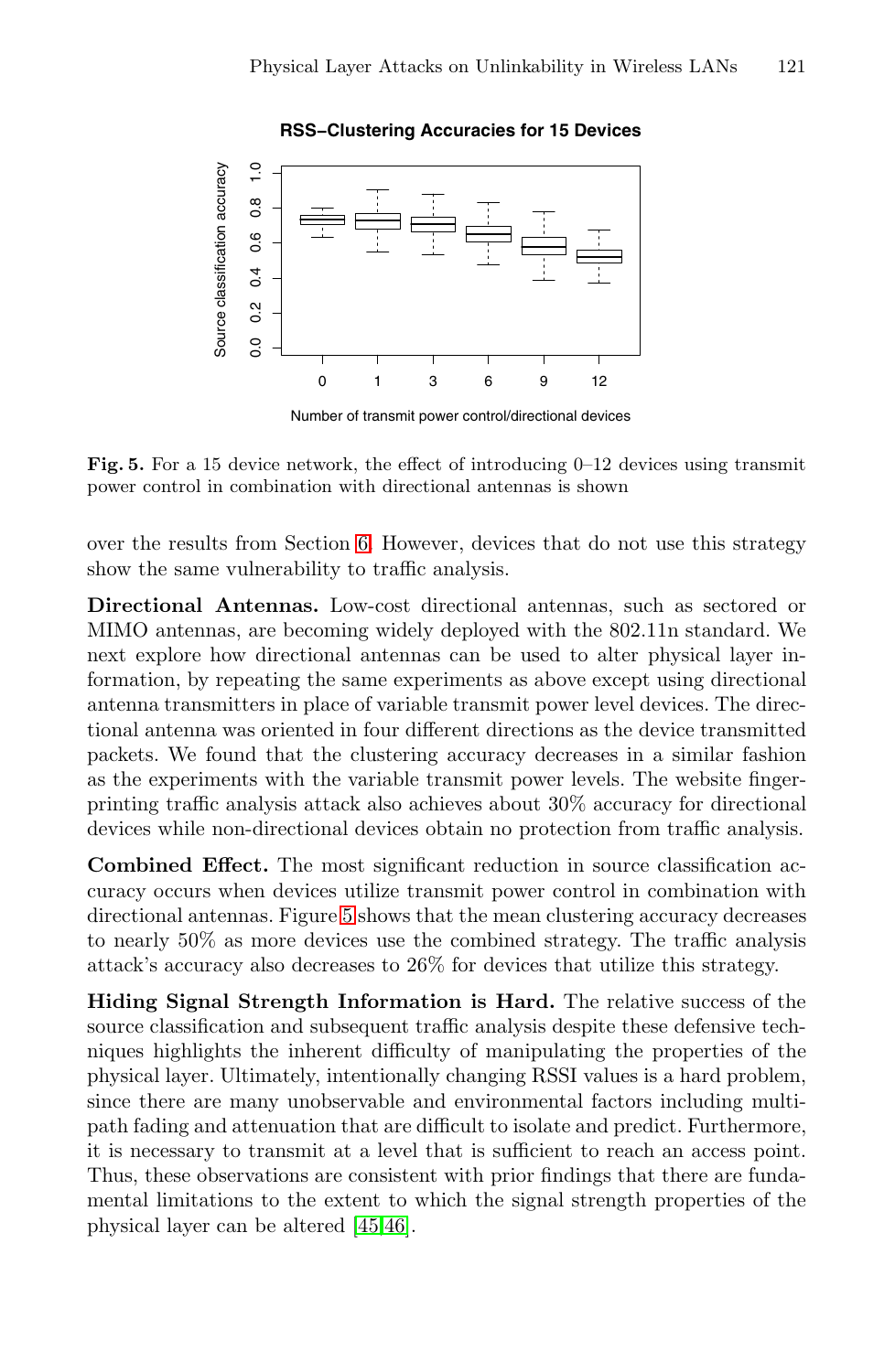# **7.3 Anonymity** *Still* **Loves Company**

Anonymity mechanisms for wireless networks (discussed in Section 2) such as link layer encryption achieve sender anonymity for wireless clients by effectively randomizing explicit identifiers. At the link layer and above, wireless packets are unlinkable to their senders. Ho[weve](#page-18-6)r, in order for this condition to hold, there is an implicit assumption that there are significantly many wireless clients in the network. For instance, if only one client uses the network, it is trivial to link their traffic to a user.

Since signal strength varies with physical distance, devices that are closer to one another typically have similar signal strengths. A group of devices within close physical proximity may be more difficult to distinguish using their signal strengths. Thus, as with traditional anony[mity](#page-16-8), a larger user base enables stronger anonymity properties than a smaller one [47]. In the wireless case, the caveat is that these users should physically arrange themselves close to each other so their signal strengths are less distinguishable to the source classification method.

# **7.4 Wireless Cover Traffic**

Cover traffic is a well-known strategy to frustrate traffic analysis [15]. In wireless networks, cover traffic may be another tool to mitigate traffic analysis, but there are additional challenges posed by the wireless medium. First, the wireless medium is a shared resource and adding additional traffic may degrade everyone's performance. In addition, wireless devices are often battery powered and, thus try to conserve energy. Contributing cover traffic could have serious implications for power consumption and may reduce a device's lifetime. Cover traffic increases the number of packets on which an adversary could perform source classification, but the subsequent traffic analysis tasks may become more difficult. A complete study of cover traffic in the wireless context is beyond the scope of this work.

### **7.5 Physical Space Securit[y, J](#page-18-7)amming, and Frequency Hopping**

Beyond hiding the contents of a communication session with cryptography, other radical approaches have been proposed that aim to reduce the number of packets that can be overhead by an eavesdropper. Lakshmanan *et al.* and Sheth *et al.* demonstrate this by using directional antennas to focus transmissions within a secure physical space that is free of eavesdroppers [48,49].

In addition, jamming has been suggested as another method to mitigate an eavesdropper's ability to overhear wireless packets [50]. An intelligent jamming strategy aimed at the locations of potential eavesdroppers can effectively raise the noise floor at their positions, which makes it difficult to distinguish between wireless signals and normal background noise on the wireless medium. While jamming may be an effective way to neutralize eavesdroppers, it may also interfere with legitimate communications and degrade the network's performance.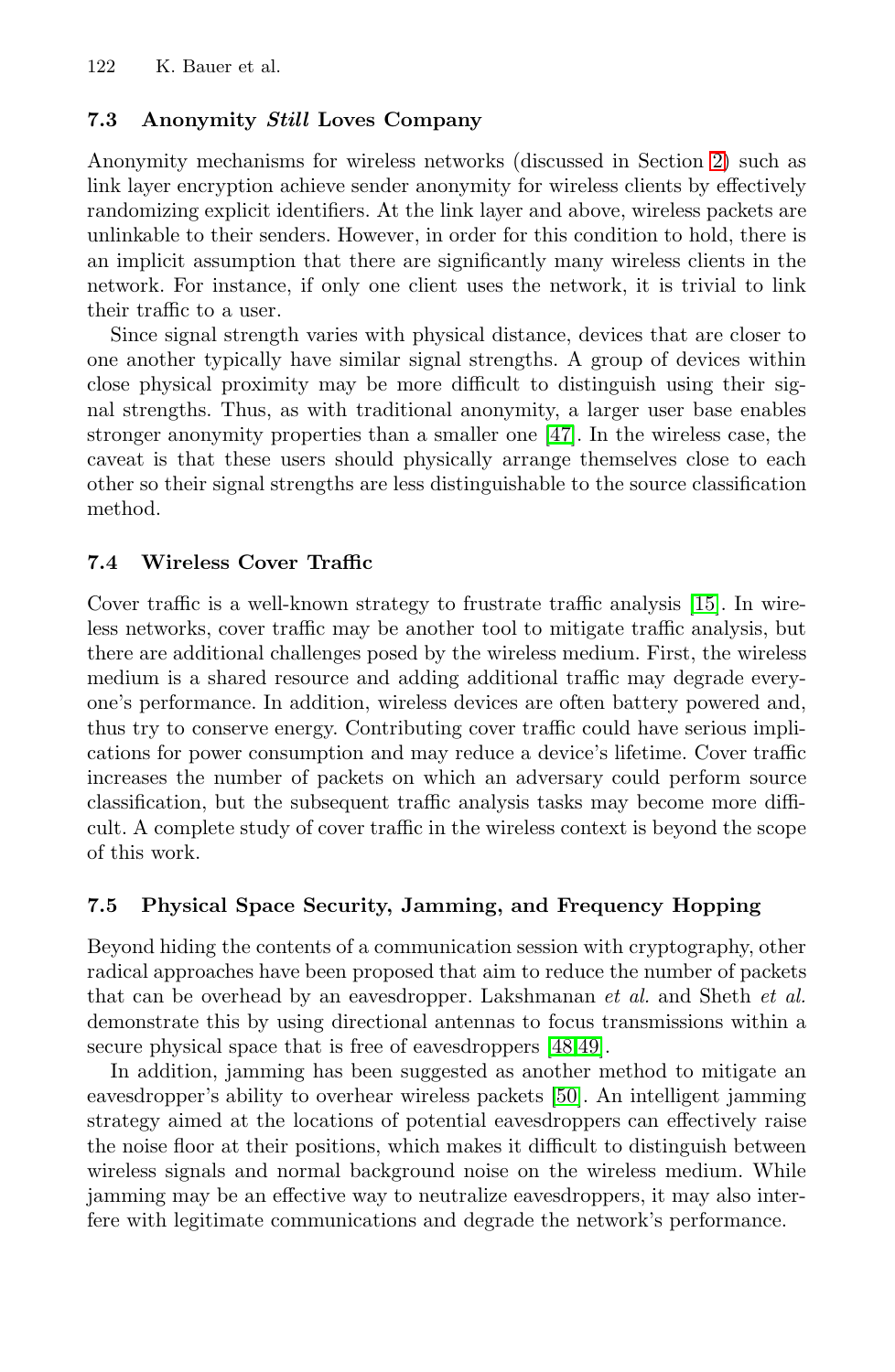Another potential technique to evade eavesdroppers is to use frequency agility to transmit on different channels in a certain pattern [51]. However, the 802.11 standard limits transmissions to the 2.4 GHz and 5 GHz frequency bands, which have a limited number of channels; thus, an eavesdropper could feasibly monitor all channels simultaneously. To mitigate harmful interference among devices, most governments in developed nations regulate the allocation and usage of wireless spectrum for specific wireless devices. Consequently, spectrum is a scarce resource, which impedes the effectiveness of frequency hopping to evade eavesdroppers.

# **8 Conclusion**

In this paper, we demonstrate that even when explicit identifiers are removed from wireless packets at the link layer, a significant amount of information remains preserved within the wireless physical layer. We provide a packet source classification technique that uses this information to achieve short-term linking. The proposed packet source classification approach is unsupervised and requires no specialized hardware.

Through experiments, we show that this approach provides sufficient accuracy to enable complex traffic analysis tasks. As an example, we conduct a website fingerprinting attack on source-classified packets with reasonably high success. To mitigate the effectiveness of the packet source classification, we evaluate methods to alter the transmitted signal strength of packets, thereby introducing additional noise which degrades the accuracy of both the packet source classification and the subsequent traffic analysis. We hope that this work will bring more awareness to the privacy problems that are present at the wireless physical layer and encourage further exploration of methods to mitigate these types of attacks.

# **Acknowledgments**

We thank Jeffrey Pang and the anonymous reviewers for their insightful suggestions and comments, James Martin for granting access to our office building testbed, and Eric Anderson for assisting with the data collection. This research was partially funded by NSF Awards ITR-0430593 and CRI-0454404.

# **References**

- 1. Pang, J., Greenstein, B., Gummadi, R., Seshan, S., Wetherall, D.: 802.11 user fingerprinting. In: MobiCom (2007)
- 2. Aura, T., Lindqvist, J., Roe, M., Mohammed, A.: Chattering laptops. In: Borisov, N., Goldberg, I. (eds.) PETS 2008. LNCS, vol. 5134, pp. 167–186. Springer, Heidelberg (2008)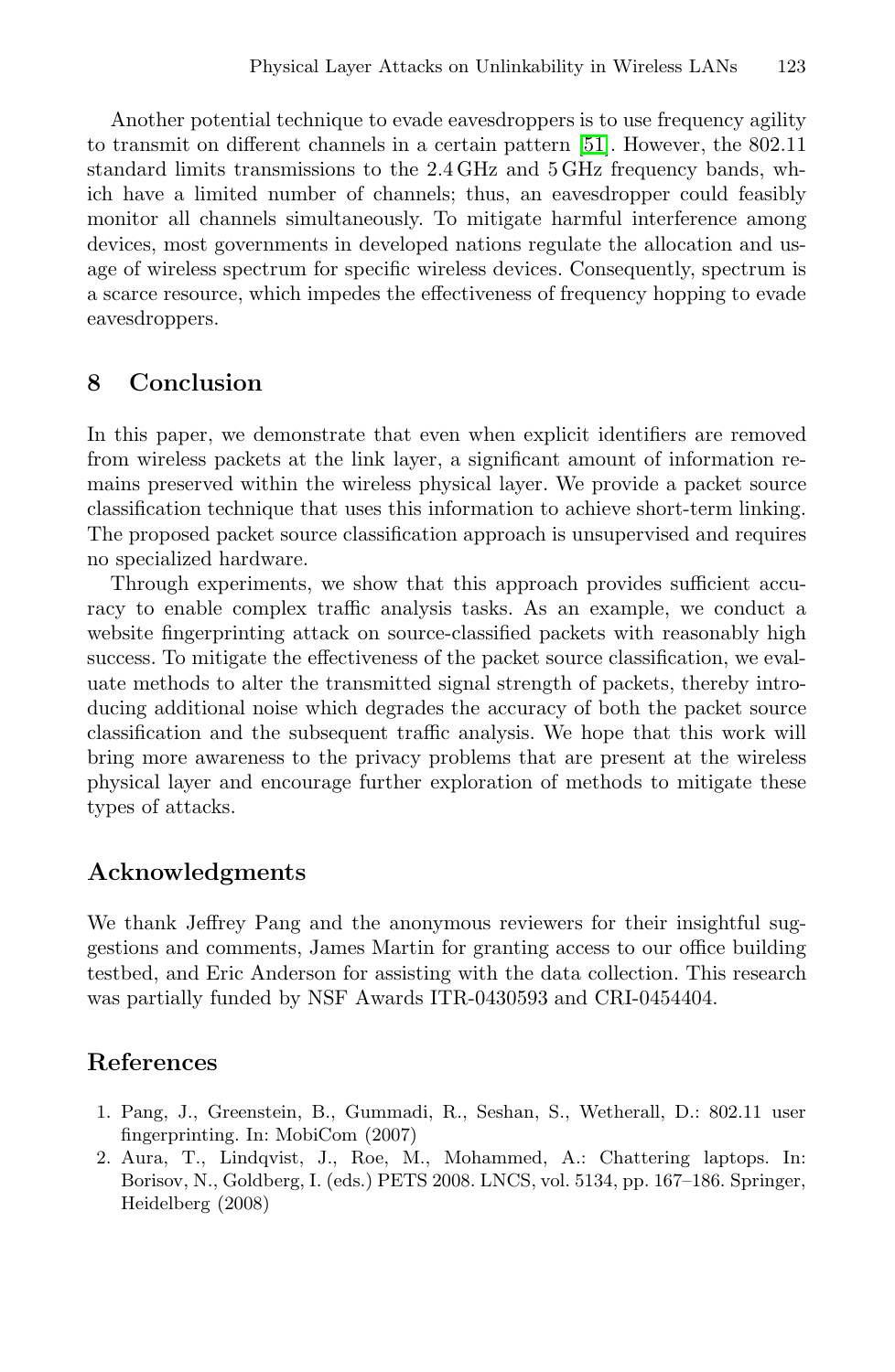- 3. Armknecht, F., Gir˜ao, J., Matos, A., Aguiar, R.L.: Who said that? Privacy at link layer. In: INFOCOM. IEEE, Los Alamitos (2007)
- 4. Greenstein, B., McCoy, D., Pang, J., Kohno, T., Seshan, S., Wetherall, D.: Improving wireless privacy with an identifier-free link layer protocol. In: Mobisys (2008)
- 5. Singelée, D., Preneel, B.: Location privacy in wireless personal area networks. In: WiSe (2006)
- <span id="page-16-0"></span>6. Brik, V., Banerjee, S., Gruteser, M., Oh, S.: Wireless device identification with radiometric signatures. In: MobiCom (2008)
- <span id="page-16-1"></span>7. Danev, B., Capkun, S.: Physical-layer identification of wireless sensor nodes. In: Technical Report ETH Zurich System Security Group D-INFK 604 (August 2008)
- <span id="page-16-2"></span>8. Saponas, T.S., Lester, J., Hartung, C., Agarwal, S., Kohno, T.: Devices that tell on you: Privacy trends in consumer ubiquitous computing. In: Proc. 16th USENIX Security Symposium (2007)
- 9. Song, D.X., Wagner, D., Tian, X.: Timing analysis of keystrokes and timing attacks on ssh. In: 10th USENIX Security Symposium (2001)
- <span id="page-16-3"></span>10. Liberatore, M., Levine, B.N.: Inferring the source of encrypted HTTP connections. In: CCS 2006: Proceedings of the 13th ACM conference on Computer and communications security. ACM, New York (2006)
- <span id="page-16-4"></span>11. Sun, Q., Simon, D.R., Wang, Y.M., Russell, W., Padmanabhan, V.N., Qiu, L.: Statistical identification of encrypted web browsing traffic. In: IEEE Symposium on Security and Privacy (2002)
- <span id="page-16-5"></span>12. Wright, C., Ballard, L., Monrose, F., Masson, G.: Language identification of encrypted VoIP traffic: Alejandra y roberto or Alice and Bob? In: Proceedings of the 16th USENIX Security Symposium (2007)
- <span id="page-16-6"></span>13. Wright, C.V., Ballard, L., Coull, S.E., Monrose, F., Masson, G.M.: Spot me if you can: Uncovering spoken phrases in encrypted VoIP conversations (2008)
- <span id="page-16-7"></span>14. Wright, C., Monrose, F., Masson, G.: On inferring application protocol behaviors in encrypted network traffic. Journal of Machine Learning Research (2006)
- <span id="page-16-8"></span>15. Chaum, D.: Untraceable electronic mail, return addresses, and digital pseudonyms. Communications of the ACM (February 1981)
- <span id="page-16-9"></span>16. Goldschlag, D.M., Reed, M.G., Syverson, P.F.: Hiding routing information. In: Anderson, R. (ed.) IH 1996. LNCS, vol. 1174, pp. 137–150. Springer, Heidelberg (1996)
- 17. Gruteser, M., Grunwald, D.: Enhancing location privacy in wireless LAN through disposable interface identifiers: A quantitative analysis. ACM MONET 10 (2005)
- <span id="page-16-10"></span>18. Arkko, J., Nikander, P., Nslund, M.: Enhancing privacy with shared pseudo random sequences. In: Christianson, B., Crispo, B., Malcolm, J.A., Roe, M. (eds.) Security Protocols 2005. LNCS, vol. 4631, pp. 197–203. Springer, Heidelberg (2007)
- <span id="page-16-11"></span>19. Lindqvist, J., Tapio, J.M.: Protecting privacy with protocol stack virtualization. In: WPES 2008: Proceedings of the 7th ACM workshop on Privacy in the electronic society, pp. 65–74. ACM, New York (2008)
- <span id="page-16-12"></span>20. Kohno, T., Broido, A., Claffy, K.: Remote physical device fingerprinting. In: IEEE Symposium on Security and Privacy, pp. 211–225. IEEE Computer Society, Los Alamitos (2005)
- <span id="page-16-13"></span>21. Murdoch, S.J.: Hot or not: Revealing hidden services by their clock skew. In: Proceedings of CCS 2006 (October 2006)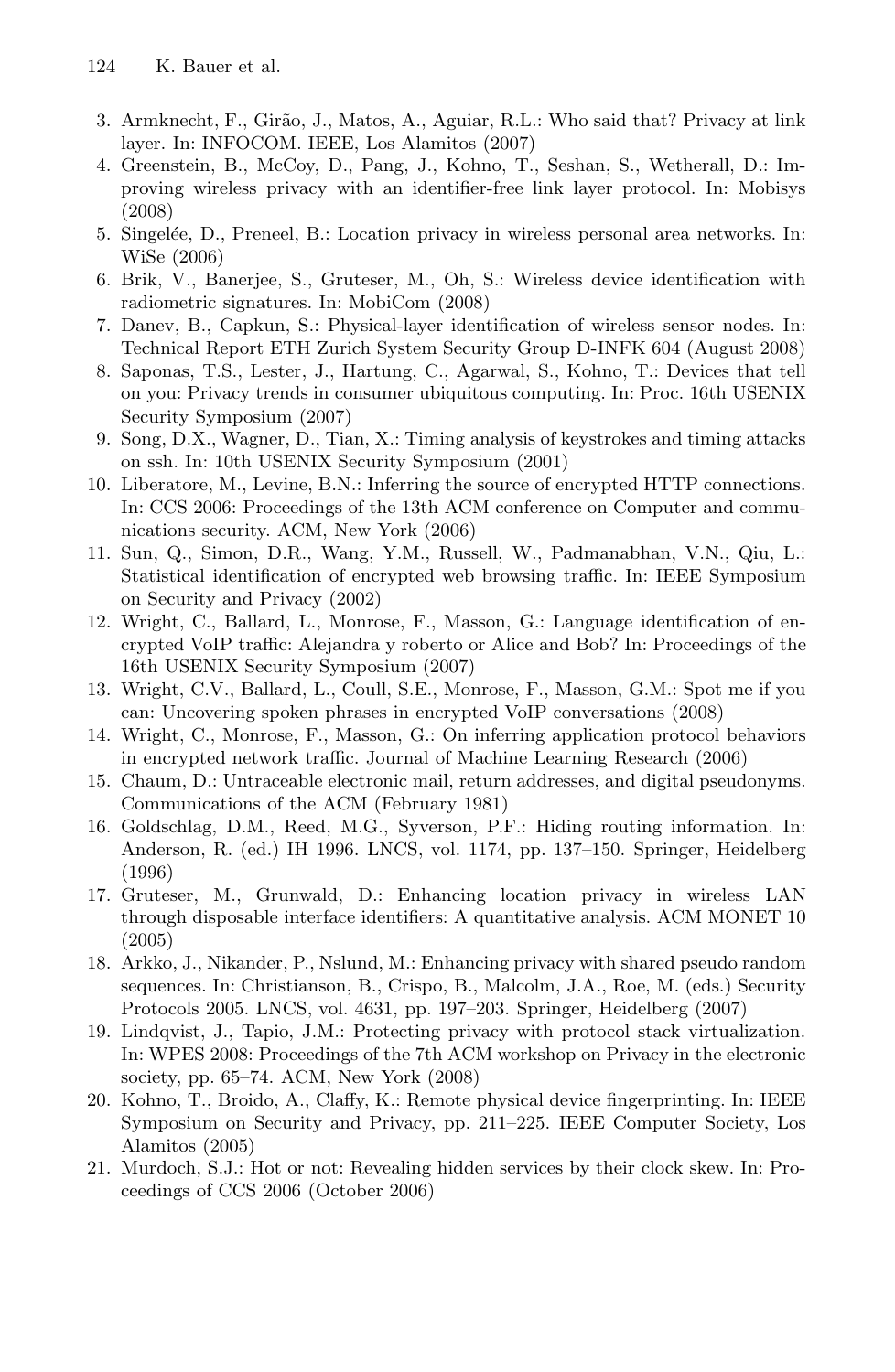- <span id="page-17-3"></span><span id="page-17-2"></span><span id="page-17-1"></span><span id="page-17-0"></span>22. Zander, S., Murdoch, S.J.: An improved clock-skew measurement technique for revealing hidden services. In: Proceedings of the 17th USENIX Security Symposium, San Jose, CA, US (July 2008)
- 23. Gerdes, R., Daniels, T., Mina, M., Russell, S.: Device identification via analog signal fingerprinting: A matched filter approach. In: NDSS (2006)
- 24. Fyodor: Nmap network security scanner, http://insecure.org/nmap
- <span id="page-17-4"></span>25. p0f, [http://lcamtuf.coredump.cx](http://www.skyhookwireless.com)/p0f.shtml
- <span id="page-17-5"></span>26. Franklin, J., McCoy, D., Tabriz, P., Neagoe, V., Randwyk, J.V., Sicker, D.: Passive data link layer 802.11 wireless device driver fingerprinting. In: USENIX Security Symposium, Vancouver, Canada, July-August 2006, pp. 167–178 (2006)
- 27. Smith, I., Scott, J., Sohn, T., Howard, J., Hughes, J., Potter, F., Tabert, J., Powledge, P., Borriello, G., Schilit, B.: Place lab: Device positioning using radio beacons in the wild. In: Gellersen, H.-W., Want, R., Schmidt, A. (eds.) PERVASIVE 2005. LNCS, vol. 3468, pp. 116–133. Springer, Heidelberg (2005)
- 28. Skyhook Wireless, http://www.skyhookwireless.com
- <span id="page-17-6"></span>29. Bahl, P., Padmanabhan, V.N.: RADAR: An in-building RF-based user location and tracking system. In: INFOCOM (2), pp. 775–784 (2000)
- <span id="page-17-7"></span>30. Haeberlen, A., Flannery, E., Ladd, A.M., Rudys, A., Wallach, D.S., Kavraki, L.E.: Practical robust localization over large-scale 802.11 wireless networks. In: Proceedings of the Tenth ACM International Conference on Mobile Computing and Networking (MOBICOM), Philadelphia, PA (September 2002) (to appear)
- 31. Niculescu, D., Nath, B.: VOR base stations for indoor 802.11 positioning. In: MobiCom 2004: Proceedings of the 10th annual international conference on Mobile computing and networking, pp. 58–69. ACM, New York (2004)
- <span id="page-17-9"></span><span id="page-17-8"></span>32. Hofmann-Wellenhof, B., Lichtenegger, H., Collins, J.: Global Positioning System: Theory and Practice. Springer, Heidelberg (1997)
- 33. Yamasaki, R., Ogino, A., Tamaki, T., Uta, T., Matsuzawa, N., Kato, T.: TDOA location system for IEEE 802.11b WLAN. In: IEEE WCNC (2005)
- <span id="page-17-10"></span>34. Gruteser, M., Grunwald, D.: Anonymous usage of location-based services through spatial and temporal cloaking. In: MobiSys 2003: Proc. 1st international conference on Mobile systems, applications and services, pp. 31–42. ACM Press, New York (2003)
- <span id="page-17-14"></span><span id="page-17-11"></span>35. Jiang, T., Wang, H., Hu, Y.C.: Preserving location privacy in wireless LANs. In: MobiSys (2007)
- <span id="page-17-12"></span>36. Faria, D.B., Cheriton, D.R.: Detecting identity-based attacks in wireless networks using signalprints. In: WiSe 2006: Proceedings of the 5th ACM workshop on Wireless security, pp. 43–52. ACM, New York (2006)
- <span id="page-17-13"></span>37. Reis, C., Mahajan, R., Rodrig, M., Wetherall, D., Zahorjan, J.: Measurementbased models of delivery and interference in static wireless networks. SIGCOMM Comput. Commun. Rev. 36(4) (2006)
- 38. Hastie, T., Tibshirani, R., Friedman, J.H.: The Elements of Statistical Learning. Springer, Heidelberg (2001)
- 39. Hamerly, G., Elkan, C.: Learning the k in k-means. In: Proc. 17th NIPS (2003)
- 40. Dan Pelleg, A.M.: X-means: Extending k-means with efficient estimation of the number of clusters. In: Proceedings of the Seventeenth International Conference on Machine Learning, pp. 727–734. Morgan Kaufmann, San Francisco (2000)
- 41. Tibshirani, R., Walther, G., Hastie, T.: Estimating the number of clusters in a dataset via the gap statistic. Technical report (2000)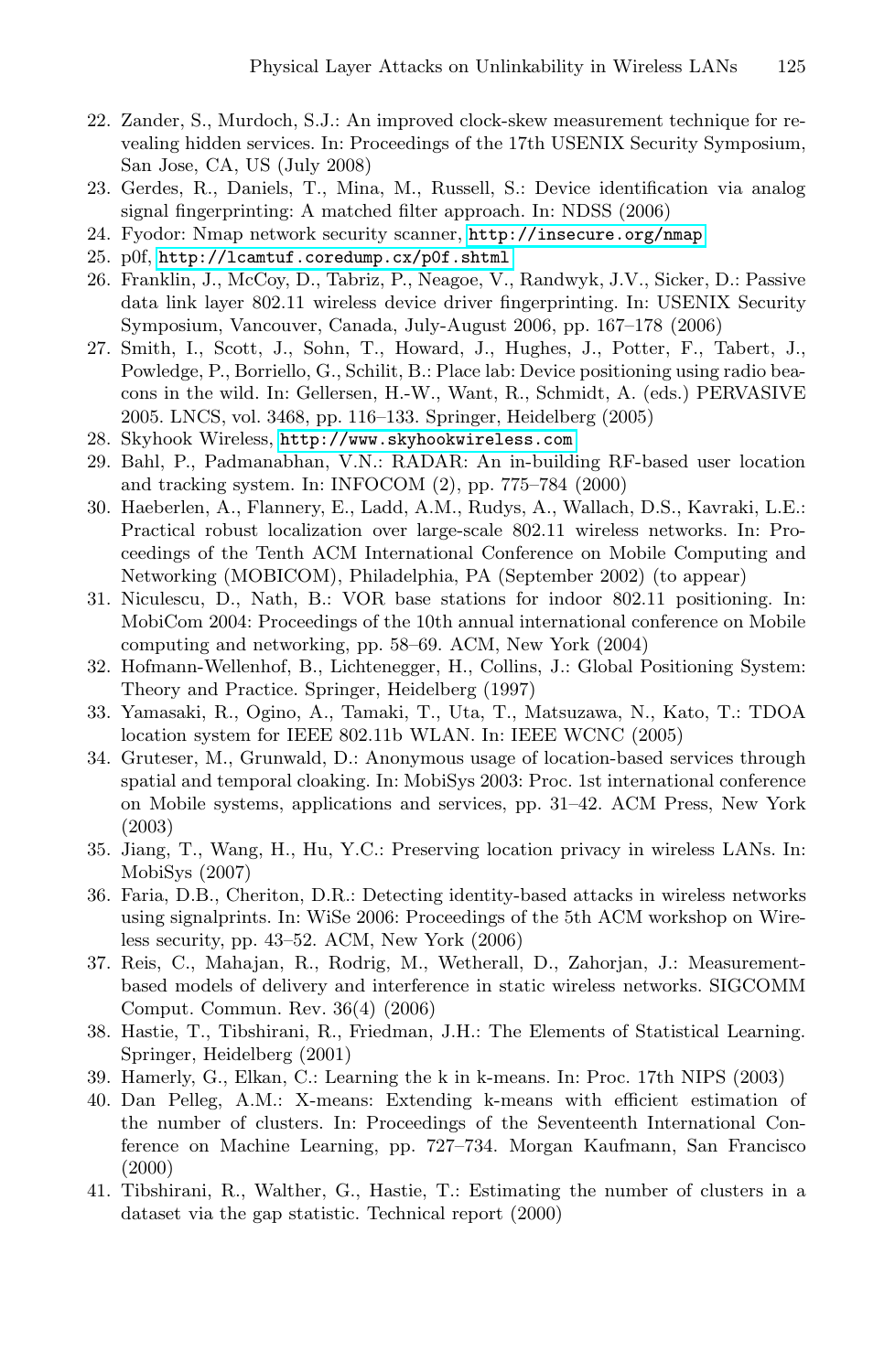- <span id="page-18-0"></span>42. Fallah, S., Tritchler, D., Beyene, J.: Estimating number of clusters based on a general similarity matrix with application to microarray data. Statistical applications in genetics and molecular biology 7 (2008)
- <span id="page-18-2"></span>43. Van Rijsbergen, C.J.: Information Retrieval, 2nd edn. Dept. of Computer Science, University of Glasgow (1979)
- <span id="page-18-3"></span>44. Witten, I.H., Frank, E.: Data mining: Practical machine learning tools and techniques. Morgan Kaufmann, San Francisco (2005)
- <span id="page-18-4"></span>45. Shrivastava, V., Agrawal, D., Mishra, A., Banerjee, S., Nadeem, T.: Understanding the limitations of transmit power control for indoor WLANs. In: IMC 2007: Proceedings of the 7th ACM SIGCOMM conference on Internet measurement, pp. 351–364. ACM, New York (2007)
- <span id="page-18-5"></span>46. Blanco, M., Kokku, R., Ramachandran, K., Rangarajan, S., Sundaresan, K.: On the effectiveness of switched beam antennas in indoor environments. In: Claypool, M., Uhlig, S. (eds.) PAM 2008. LNCS, vol. 4979, pp. 122–131. Springer, Heidelberg (2008)
- <span id="page-18-6"></span>47. Dingledine, R., Mathewson, N.: Anonymity loves company: Usability and the network effect. In: Anderson, R. (ed.) Proceedings of the Fifth Workshop on the Economics of Information Security (WEIS 2006), Cambridge, UK (June 2006)
- 48. Lakshmanan, S., Tsao, C.L., Sivakumar, R., Sundaresan, K.: Securing wireless data networks against eavesdropping using smart antennas. In: ICDCS 2006: Proceedings of the 2008 The 28th International Conference on Distributed Computing Systems, Washington, DC, USA, pp. 19–27. IEEE Computer Society, Los Alamitos (2008)
- 49. Sheth, A., Seshan, S., Wetherall, D.: Geo-fencing: Confining Wi-Fi coverage to physical boundaries. In: Seventh International Conference on Pervasive Computing (2009)
- <span id="page-18-7"></span>50. Martinovic, I., Pichota, P., Schmitt, J.B.: Jamming for good: Design and analysis of a crypto-less protection for WSNs. In: Proceedings of the Second Conference on Wireless Network Security (WiSec) (March 2009)
- 51. Xu, W., Wood, T., Trappe, W., Zhang, Y.: Channel surfing and spatial retreats: defenses against wireless denial of service. In: WiSe 2004: Proceedings of the 3rd ACM workshop on Wireless security, pp. 80–89. ACM, New York (2004)

# <span id="page-18-1"></span>**A Hardware Used in Experiments**

| Device type                 | Wireless NIC type                                     | Antenna type                |
|-----------------------------|-------------------------------------------------------|-----------------------------|
| Sensors                     | D-Link DWL-AG530                                      | Omni directional dipole an- |
|                             |                                                       | tenna 2-4 dBi               |
| Transmitters                | WNC WLAN Cardbus Adaptor CB9                          | Omni directional dipole an- |
|                             |                                                       | tenna 2-4 dBi               |
| Directional<br>Transmitters | WNC WLAN Cardbus Adaptor CB9 degree beam width direc- | "Super Cantenna" 12 dBi 30  |
|                             |                                                       |                             |
|                             |                                                       | tional antenna              |